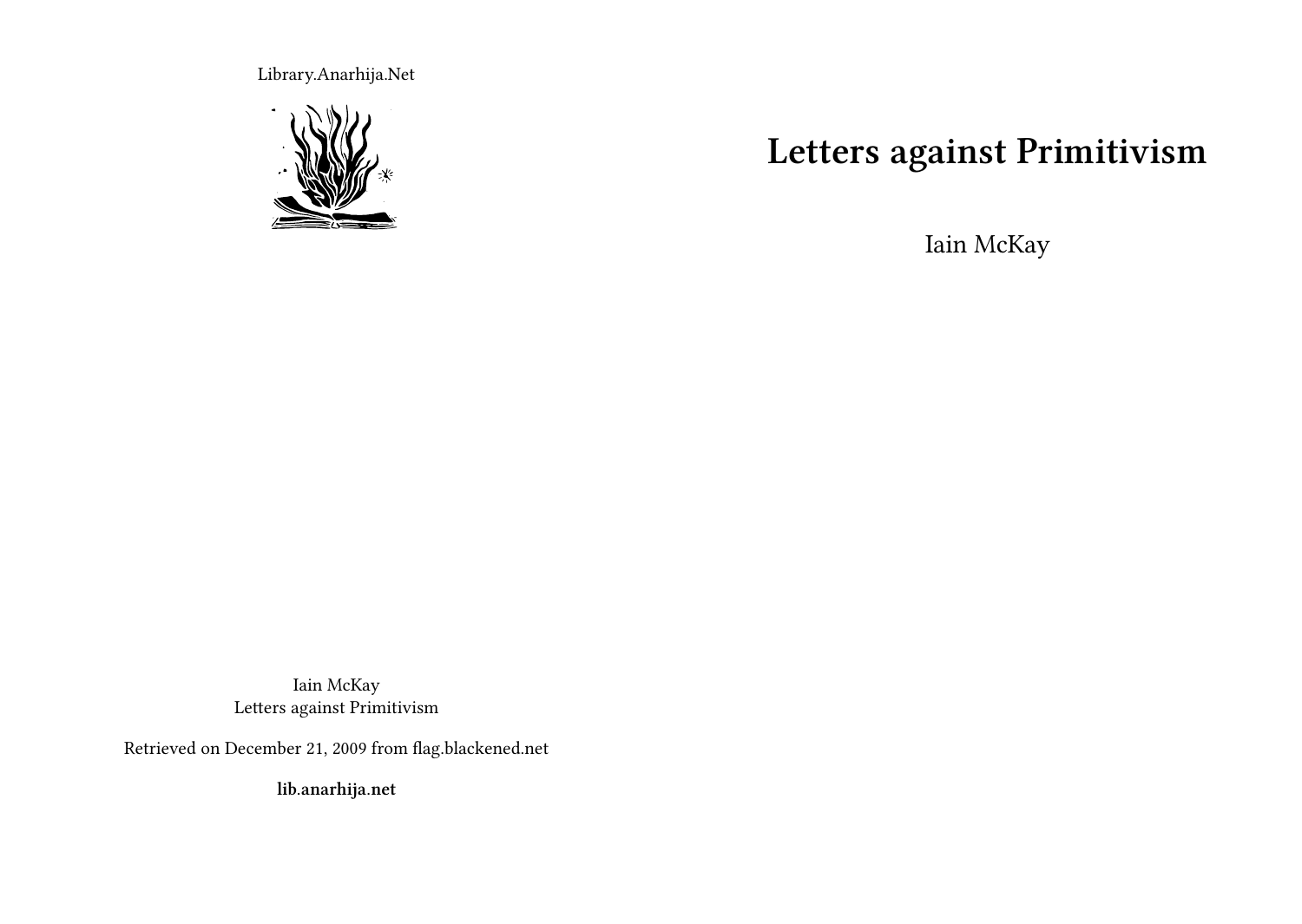# **Contents**

| The question of how we get to a primitivist utopia.                         | 3 |
|-----------------------------------------------------------------------------|---|
| Critique of Green and Black Bulletin no. 2                                  | 5 |
| Wildfire Collective and primitivism 10                                      |   |
| Green Anarchists celebration of terrorism against the                       |   |
| general public $\ldots \ldots \ldots \ldots \ldots \ldots \ldots \ldots 15$ |   |
| Bob Black and the primitivists 19                                           |   |
| Bob Black, the Aum Cult and the Oklahoma Bomber 30                          |   |

by anarchists, I would say that Booth's comments that I am "merely calling on *AJODA* readers to share [my] dogma" is really a case of the pot calling the kettle black! How can I all upon *AJODA* readers to share a "dogma" (namely "pacifism") which I do not, in fact, hold? Like Tom O'Connor's sad remarks in his letter as regards my politics, Booth's comments indicate how little *GA* are interested in little things like facts and evidence when they discuss other people and their ideas.

Also of interest is Booth's assertions that I use a "common technique" of "Neoists and Neoists fellow travellers" and am grouped together with "Micah/Tompsett etc." As I said in my last letter, the lumping together of all critics into one camp is a useful way of muddying the waters and so obscuring the real issues of the debate. And has Booth "answered" the concerns raised by his original article? Clearly not, as he can still think of these actions as being compatible with libertarian "resistance."

I also love the "this Iain character" comment, very funny! How dare other anarchists question him! Sorry, I had better name myself after a fictional character from a movie before I can discuss politics with (sorry, get labelled by) *GA*…

All in all, I'm not surprised by any of this. The ability of *GA* members to avoid the issues and instead invent the politics (and associations) of those who dare question their politics was proven by Tom O'Connor's rants two issues ago. Can I expect another diatribe about what I do not think next issue? Perhaps rather than make up the ideas I hold, they could actually address the issues concerning their politics I raise? But that would be too much like hard work, far better to smear than think.

yours in solidarity

Iain McKay Glasgow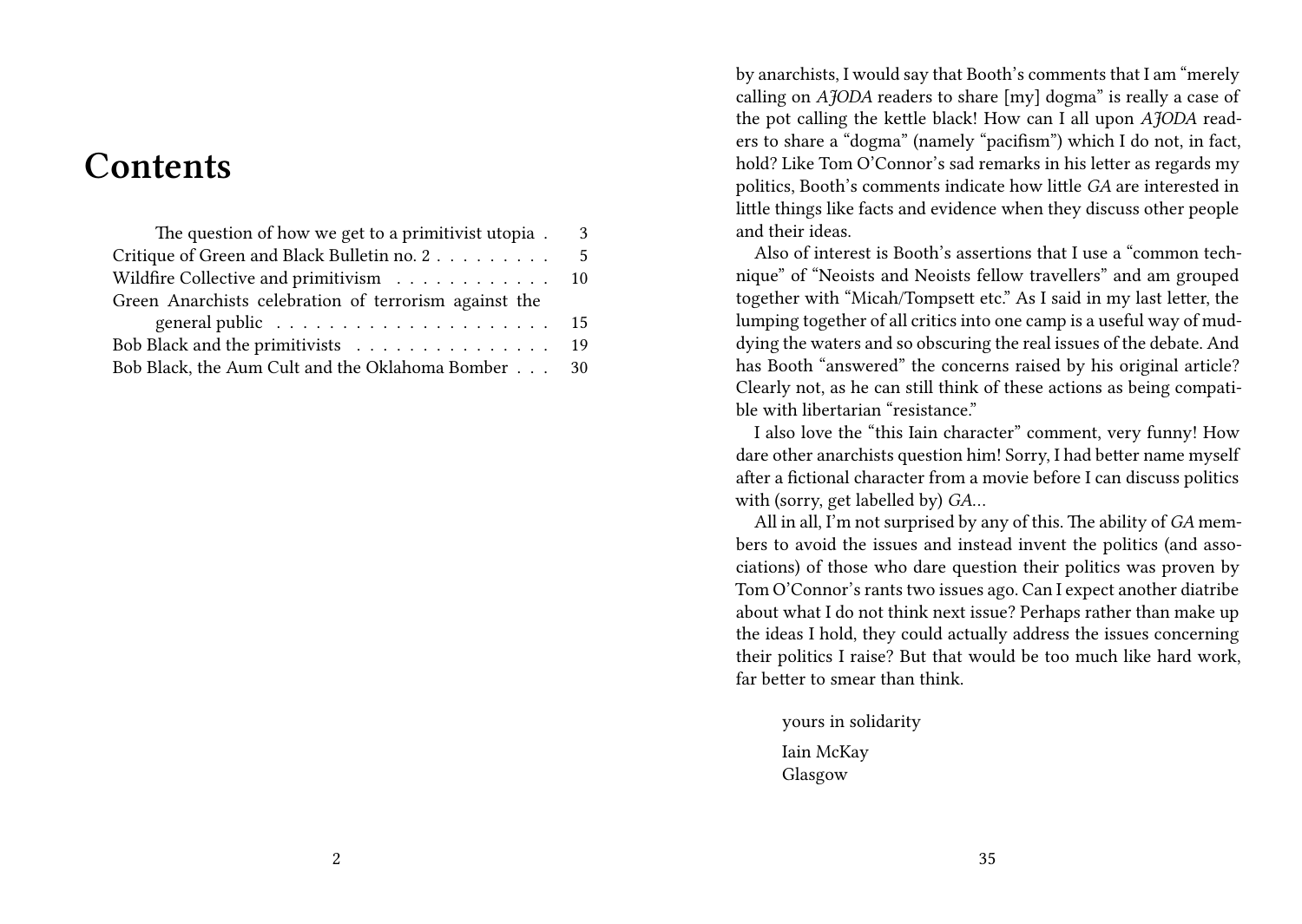ness from their worst enemies." Needless to say, certain methods imply certain ideas and ends. The Bolshevik creation of a political police force (the Cheka) was very effective in ensuring the "success" of the Russian Revolution. It reflected Bolshevik ideas on the need for centralised power and party rule. It was *very* effective in ensuring the defence of Bolshevik power. Shame that it helped kill the revolution. Now, could there be an anarchist Cheka? Can this "tool" be effective for anything other than what it was designed for? Of course not.

Similarly for those whom Booth thought had the "right idea." The ideas ("tactics," "methods," "tools") in question were selected because they reflected the politics of the people who used it. They are not tools of liberation. That the actions were carried out by right wing authoritarians should come as no surprise as they reflected the anti-revolutionary nature of their creators. Moreover, they would remain so no matter the professed politics of the perpetrators (just as one-man management did not change its nature when it was inflicted on the Russian workers by the Bolsheviks rather than by the capitalists). But that should be obvious. Sadly, it is not for *GA*, which confirms my analysis of *GA*'s politics as fundamentally authoritarian. Such actions cannot in any way be part of any possible revolutionary strategy. To argue that they could be shows not only a lack of revolutionary and libertarian politics, but also a lack of common humanity.

Ironically, if we accept Booth's analysis at face value, we would have to admit that the tools used by the "Irrationalists," unlike every other, were simply neutral and could be used for liberation rather than oppression! Will *GA* start arguing that techniques, like tactics, are socially neutral? That tools do not reflect the ideas and interests of those who create and apply them nor shape those subject to them? That would be amusing…

Booth states that I "think anarchists who use armed struggle are not anarchists" and I am a "dogmatic pacifist." Strange, but considering that I did not discuss the question of violence nor armed struggle

### **The question of how we get to a primitivist utopia**

#### Dear *Freedom*

Karen Goaman's summary of my ideas (issue 10/1/04) is at such odds to what I actually wrote I don't know where to begin. Perhaps it is just me, but it often seems that supporters of primitivism speak a different language to the rest of us. After all, I said in my first reply that I doubted that people who went to the trouble of having a revolution would leave everything pretty much the same as before (as asserted in the first "Green and Black Bulletin"). But, no, apparently by this I meant the opposite! So when she labels me a lover of "modern industrial society" she is distorting my position slightly.

Then there is the whole "primitivist" rhetoric itself. The first Bulletin stressed primitivism was "not posing the Stone Age as a model for our Utopia." Now Karen points to "only 150,000 years of our own pre-history" as "models and examples"! She stresses that the "smallscale land-based cultures" primitivism wants are not peasant communities (although she also says that "peasants and small farmers" were what "the Wildfire writers argue for"!), which leaves us with the "gathering and hunting" tribes the first Bulletin rejected. So to recap. Primitivists don't want to go back to the Stone Age, they just imply they do. They also consider peasant life a "return to a life of drudgery," but also "argue for" it. Which, I suppose, shows that Zerzan was right to combat the evils of language!

Then there is the whole issue of (to quote the first "Green and Black Bulletin") when "civilisation collapses" through "its own volition." Now, that can only mean one thing. It means the destruction of life as we know it in a short period of time, whether we want it or not. Primitivists, when pressed, seem to say that they don't mean instant chaos and mass starvation by that expression but that is what it sounds like. And they get huffy when you point it out!

Karen shows this contradiction between the rhetoric and reality. She says I raise an important issue "of how people could manage nuclear and toxic waste caused by decades of military and indus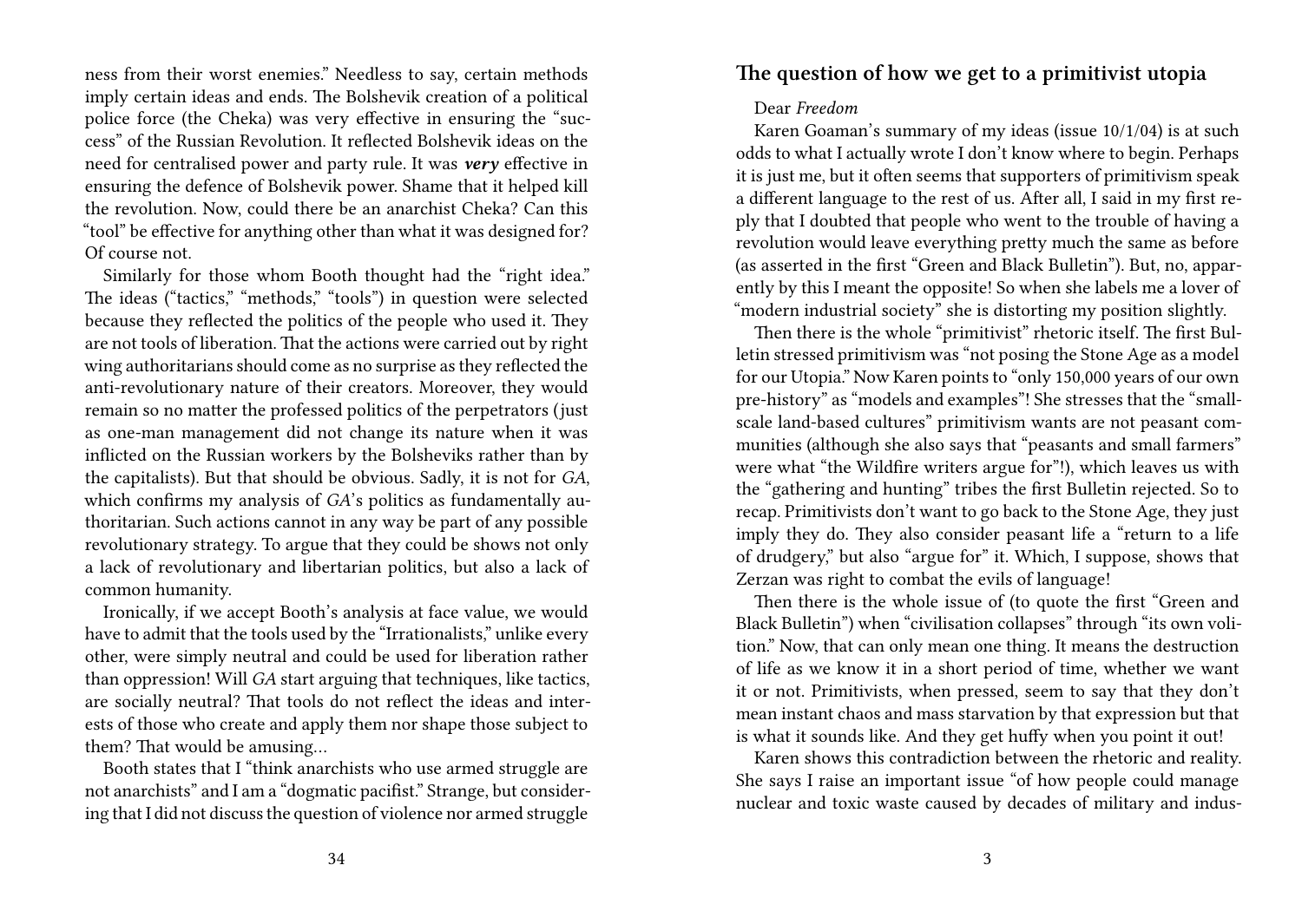trial production." She suggests "skilled people to contain the legacy of industrialism or to allow them to degrade as safely as possible in areas that people can avoid." So, to get this right, no one will want to work in a mine or in a factory but they *will* want to look after toxic and nuclear waste? And how will they do that? Both bulletins rejected workers' control out of hand. And it will require technology and industry to provide the means of containment, but that is (yet again) rejected out of hand. So, how will this task be done? As for dumping it into one area, surely Karen knows that the environment cannot be subdivided in this way. The effects of a rotting pile of industrial waste will not stop at human made barriers.

The key problem with Karen's reply is that it does not address the pretty basic question of how we get to her primitivist utopia. She talks about "small-scale land-based cultures" yet does not explain how the UK will support 58 million people living like that. Nor how we get there. The very crux of my critique, incidentally. And which none of the "primitivists" have bothered to acknowledge, never mind address.

Given that primitivists reject workers' control, federalism, the "continuation of industrial society" (even temporarily), and so forth, I fail to see how it will ever happen without starvation and misery on a massive scale. Perhaps "primitivism" will be as wonderful as Karen says it will be but until she and her fellows actually discuss how to get there, I'll be unable to sign up to it. Perhaps the reason why they don't do this is because they know that it will involve all the things they slag off "traditional" anarchists for. In other words, a process of transition involving workers' control, federalism and the use of industry. Also, if they admit to that they would also have to acknowledge that "traditional" anarchists do not want the "continuation of industrial society" at all but rather a total transformation of how we live. We just recognise this cannot be done overnight nor need involve the elimination of all forms of industry/technology.

I'm glad she says I may be "happier and more satisfied living" in her utopia, after all she does not give me any other options to ber blows his argument out the water in the very same letters page. First it was "Tom O'Connor." now it is Booth.

Booth states that I express "knee-jerk pacifist disagreement." How he knows this, I'm not sure. I discussed whether mass murder of workers was "the right idea" or not and, of course, whether it is consistent with libertarian politics. No mention of the merits of non-violence as the only means of social change, but why let facts get in the way of a good rant?

He claims that the "Irrationalists" article was about "the possibility of armed struggle and armed resistance to totalitarianism." He states that the article aimed at discussing the "shape of possible anarchist armed struggle in the future, and how such actions resemble" violent events "in the present." Clearly, then, as the Aum Cult and the Oklahoma Bomber had the "right idea" then "anarchist" struggle "in the future" could follow this model. His attempts afterwards to distance himself from his original article fail as Booth, like Tom O'Connor before him, clearly thinks gassing commuters as a valid form of "resistance" ("resistance" to what, exactly? Working people? Are they the enemy?) and can be applied for libertarian ends (which makes you wonder how "libertarian" those ends could be, given the means).

He says that he wishes to provide an effective alternative for the "protest movements" which will make the "Irrationalists" irrelevant. Sorry, no, that does not work either as it still implies that actions like those of the Aum Cult and the Oklahoma Bomber can be considered part of the "resistance" movement. They are not — they are part of the problem and they share the same authoritarian basis as any state's bombing campaign against civilians.

We can get an insight to Booth's ideas from another of his articles (as posted on the internet at: www.insurgentdesire.org.uk/irrationalists.htm). There he argues that "there are ideas and motives behind an action, and there are methods. These two things are separate. Do we blame tools for the use to which they are put?" He stresses: "I say only a fool refuses to learn lessons about effective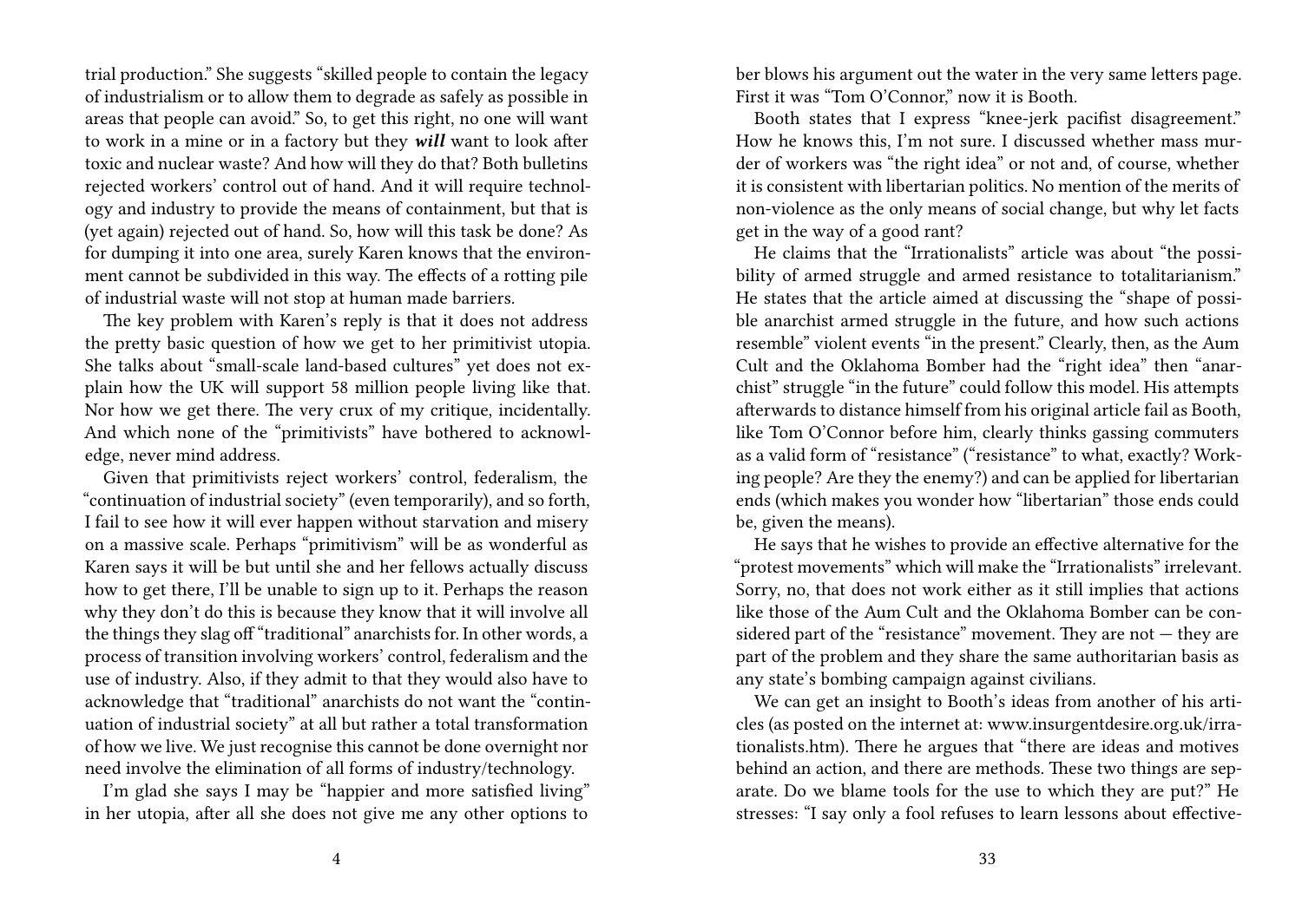people whose activities and politics Black probably knows nothing about. Sad, really, that Black has decided to show his ignorance of the Scottish anarchist movement.

Black's comment that mass murder was a "tactic" used by revolutionary anarchism during the Spanish Revolution suggests a desire to confuse the issue being discussed. Like *GA* defences of the "Irrationalists" article which equated the Aum cult and the Oklahoma Bombers with "Propaganda by Deed" anarchists, Black's pathetic analogy does damage not only to argument but also to the intelligence of the reader. If Emile Henry argued that "there are no innocent bourgeoisie", then Black and *GA* are arguing that there are no innocent people and so exploiter and exploited, oppressor and oppressed, are of equal worth as regards acts of "resistance." Apparently, there is no difference between the killing of fascists and profascists by the militia columns immediately after a military coup and the planned gassing of commuters and the blowing up of office workers and children. Sad, really, that one of the best minds in the US anarchist movement comes up with such rubbish. Obviously the Durruti column would have had the "right idea" if they had just shot everyone who crossed their path.

I find it funny that Black thinks we have "ex-communicated" *GA* from the anarchist movement. Sorry, no, *GA* managed to do that very successfully by themselves. And, of course, *GA* never, ever "excommunicate" anyone (and neither does Black, he just calls them "anarcho-leftists" regardless of the facts). All this talk of "leftism" is definitely not an attempt to use guilt by association to marginalise other anarchists. No, of course not. But then again, it is easier to call someone a name than actually address their arguments — as authoritarians and authorities throughout history have known.

Black argues that "they had the right idea" was "a very poor choice of words on Steve's part." Looking at Steve's letter, published in the same issue of *Anarchy*, its clear that they were no such thing. It must annoy Black that he claims one thing, and then a *GA* mem-

choose from. The idea that we can choose the level of technology we want is dismissed out of hand. Without irony, she says that it is "industrialism" that "removes the choice for people to decide how to live" and so condemns us all to live under primitivism. Saying that there is no alternative does seem a little bit authoritarian to me, sorry. Particularly when the use of appropriate technology shows it's not true.

### Iain McKay

### **Critique of Green and Black Bulletin no. 2**

### Dear *Freedom*

I'm not surprised that the article *"Mass Society"* was not signed by the member of the "Wildfire Collective" who penned it. I, too, would be ashamed of putting my name to such nonsense. Strong words, I know, but justified given the self-contradictory and superficial arguments this article inflicts on its readers.

Our anonymous comrade (whom I will call WF) seems to have taken all the traditional arguments *against* anarchism and turned them into arguments *for* "primitivism." "Anarchism cannot work in complex societies"? Correct. "Organisation equals government"? Of course. "Society equals the state"? You bet! "Modern society requires bureaucracy." Indeed. "No one will work"? Right! How depressing reading an anarchist confirm all the common prejudices against anarchism.

And the alternative? That is not defined but in the "immediate term" we get "small scale land-based culture," based on the smallest group possible. I doubt many people in the West will embrace this return to peasant life. Rather, they would embrace the inequalities and oppression of capitalism and statism, given the alternative. With enemies like these, the current system really does not need friends!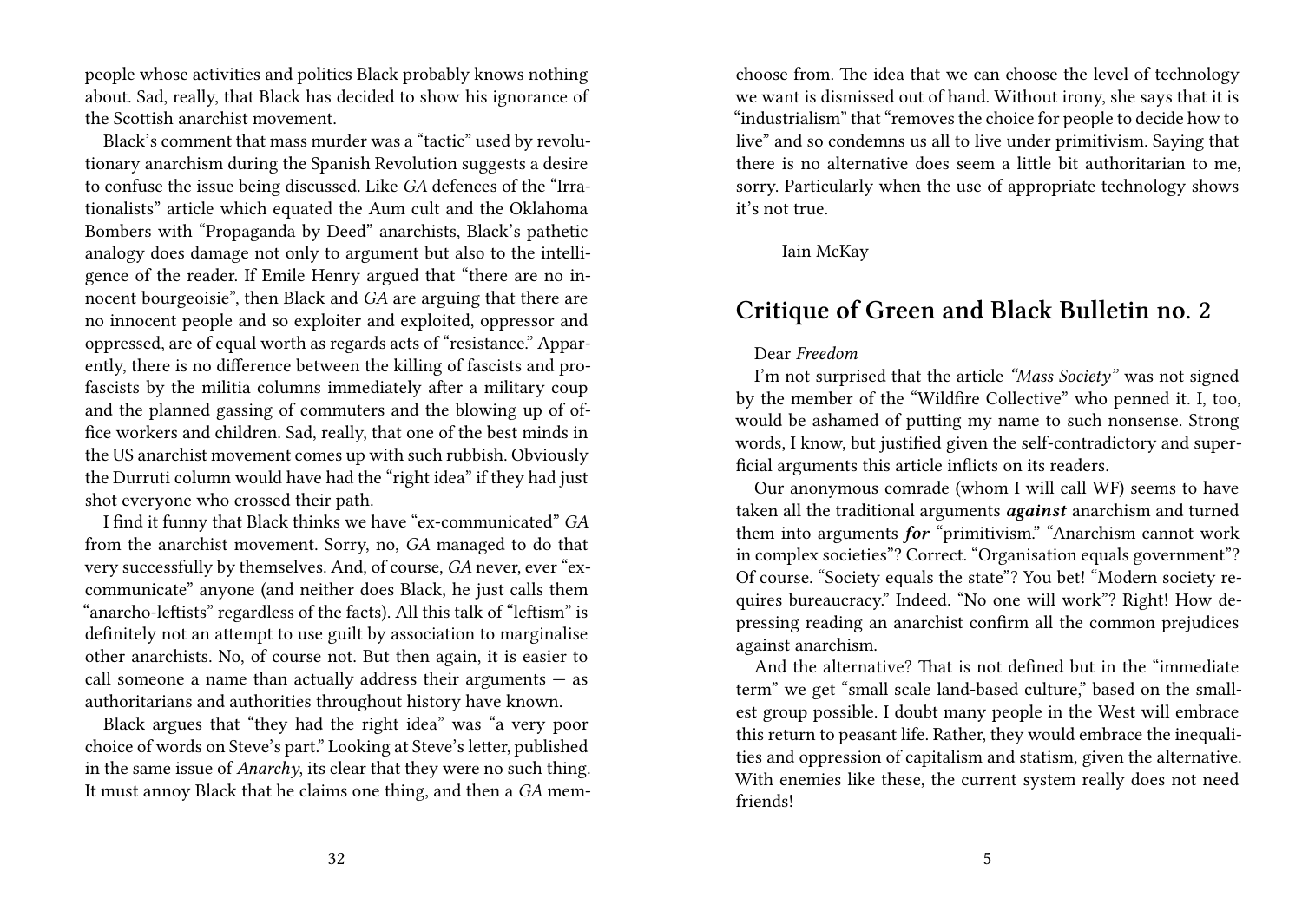Then there is the incredible level of self-contradiction. WF opines that "why should people's actions be defined by the resources they live near" yet fails to recognise that the small-scale groups they favour will, by necessity, be defined so. It is asserted that "no community would be beholden to any other" while talking about "our shared future world." But such groups need not share anything, unless they have something "defined by the resources they live near" which others do not. Then they would "be beholden to an external need," which is bad. And WF talks about "establishing a truly global classless human relations" while making communication beyond a few days walk impossible! Which makes their opposition to "cultural Pangea" quite ironic: their "small groups" will only see the few "cultures" nearest them.

Then there is their wondering of "who's going down the mine." They answer "Me? No thanks!" Ironically, WF does not offer that option to those who do not wish to live in self-sufficient small groups. Even more ironically WF refuses those in the "global south" any choice in what kind of society they want while also arguing that *other* anarchists seek a similar bland globalised world as capitalism and cannot see beyond the "western model." Indeed, a successful anarchist revolution in the west would be imperialist, "export[ing 'civilisation'] to these denied its 'wonders.'" But perhaps this exposes an awareness that people in the "majority world" do *not* particularly *like* many aspects of their lives and seek improvements (e.g. clean water and basic medicines) in their living conditions? As for the level of technology and industry they would like, well, I think true anarchists should let them decide that themselves rather than seeking to impose primitivist fantasies onto them.

So WFs vision of the future is as contradictory as it is unappealing. What of their critique of traditional anarchism? That, too, is lacking. Talking of London, WF argues that "if the city stays" then it "cannot and will not be anarchist" due to the size of the population and the resources and organisation required. In return, I ask, how will WF get rid of London? WF claims that organising a city

and then attack us in their paper as "sheep," following our (*GA* appointed) leaders. And Black talks about "the shabby way [I] and my ilk treated the would be *Green Anarchist* visitors"! Yes, indeed, poor *GA*, having other anarchists hold them accountable for their politics! I wasn't aware that the anarchist way of dealing with problems was to simply switch off ones brain and not question the validity of decisions previously reached when new information appears.

I remember the meeting when the issue was first raised on whether to cancel the meeting or not and the decision to postpone it until such time as we could fully discuss the "Irrationalists" articles, the issues it raised and decide whether or not to continue with the tour. Next thing I see is *GA* writing in their paper that we had cancelled the meeting and that the Scottish Anarchists are all sheep (is that the anarchist way of dealing with problems?). Funny how a desire to think about *GA*'s politics and our response to them rather than mindlessly do what *GA* wanted equates with being sheep. But as I said in my previous letter, any independence of mind by other anarchists quickly results in them being labelled as "sheep" by GA and their supporters like Black.

It also seems strange that Black thinks that my letter was just a "painfully long defence" of what happened in Scotland so many years ago. Rather, as the reader would soon see, the bulk of the letter was made up of a discussion of *GA*'s politics and a reply to the distortions of "John Connor" on my politics and who I was, distortions which I notice Black considers as not worthy of comment. Does he have so little respect for his readers that he feels he can rewrite history so? Sad, really, but I do get the impression that discussing their politics is the last thing Black or *GA* desire. Rather, we must take their word as to the "consistent" and "committed" nature of *GA*'s politics. Sorry, I gave up religion decades ago and I analyse what people say rather than accept it on faith.

It is interesting how Black portrays *GA* always as victims. Not only that, even when they advocate mass murder as the right idea, they are "more consistent and committed British anarchists" than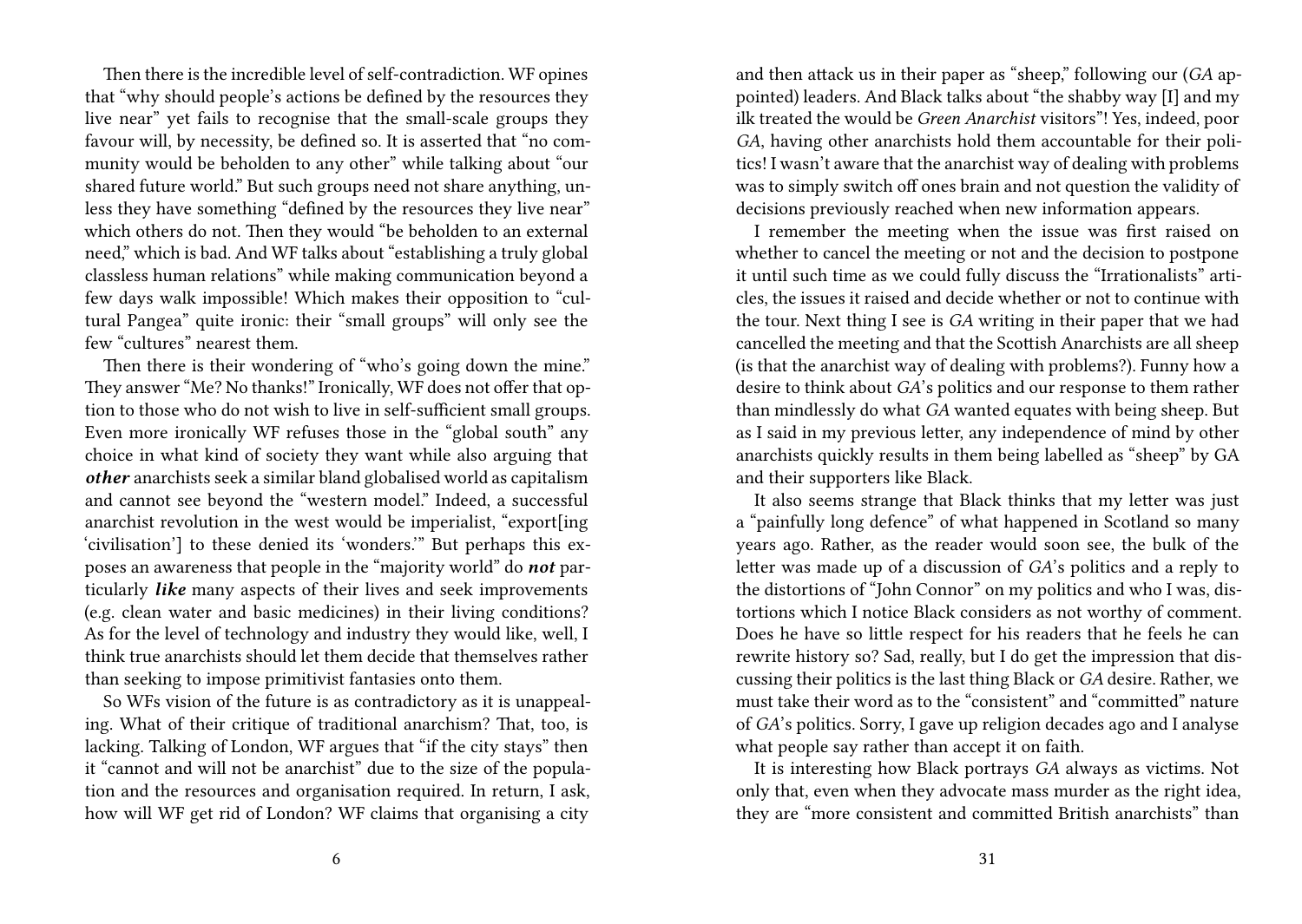claims the terrorist acts of the likes of the Japanese Cultists and US fascists are examples of "unmediated resistance." Looks like they still have the "right idea." Nice to know. Rather than an "idiotic" article, as Black implies, it in fact represents the core of their politics. And that core is not anarchist, as I argued in my original letter.

I wish *Anarchy* all the best for the future! yours in solidarity, Iain

## **Bob Black, the Aum Cult and the Oklahoma Bomber**

(letter to Anarchy)

Dear *Anarchy*

While I have much more important things to do, I will take the time to answer Bob Black's and Steve Booth's letters in *Anarchy* no. 51. I'm sure that no matter what I write, I will never convince either that their invented assumptions of myself or my politics are wrong. Still, the readers of *Anarchy* may find my comments of interest.

Bob Black claims that mass murder is "a tactic, not an idea." Interesting. So people who have tactics do not think about them? A tactic is an idea until such time as they do it, then it becomes an action. Clearly, Black is talking nonsense. He states he is "unable to imagine any ideas they [the Aum Cult and the Oklahoma bombers] might hold in common," which suggests a lack of imagination which is amazing. Perhaps the "idea" would be the tactics they were using? The ones praised in the "Irrationalists" article? No, surely not? Black is abusing the English language and the intelligence of the reader.

Bob argues that it would have been the "anarchist way of dealing with problems" to go ahead with the speaking tour and discuss face to face with *GA* the issues. Strange, then, that it was *GA*, not us, who decided to take our decision to postpone the tour as a cancellation

the size of London would be "a fucking nightmare" yet singularly fails to talk about the real fucking nightmare of what will happen to these 8 million people? Why should they leave the city? How? Where to? Can all 8 million, never mind the other 50 million, attempt to live the life "primitivism" asserts is in their interests to live on these islands?

If London "stays" WF wonders if "those in the 'countryside' still have to provide food for the beast"? By "the beast" I assume WF means the 8 million people of London. So, for WF, is the enemy the mass of the population? Apparently so. And I wonder how "those in the 'countryside'" would appreciate a mass influx of millions of starving city folk, driven from the city by who knows what? But why let little issues like mass starvation and what people want and desire get in the way of the primitivist utopia?

What of WF's argument that it is impossible to organise a city the size of London in a libertarian fashion? He wonders where all the delegates would meet. But why assume that *all* the delegates would have to meet or discuss *all* the many issues of the population. Many issues would be in the hands of those most affected and not require wider discussion. Most communication of needs would be direct. A community would contact workplace A for supplies, which would contact workplace B to arrange inputs, and so forth. For co-ordination of wider activity, there would be delegates of federations so cutting down on the number having to meet substantially. And as for FC's pondering of how "those in the Global North [can] communicate let alone convince a community in the Global South" not to "harness nuclear energy," have they not heard of email, telephones, letters, petitions, sending delegates by plane? Or forms of direct action as the boycott, the strike? Or even protest marches? Or raising a protest motion at the appropriate federation congress?

So how would our "community's voice [be] heard"? In the same way as the rest, by an elected, mandated and recallable delegate. Impossible? It worked during the French and Spanish revolutions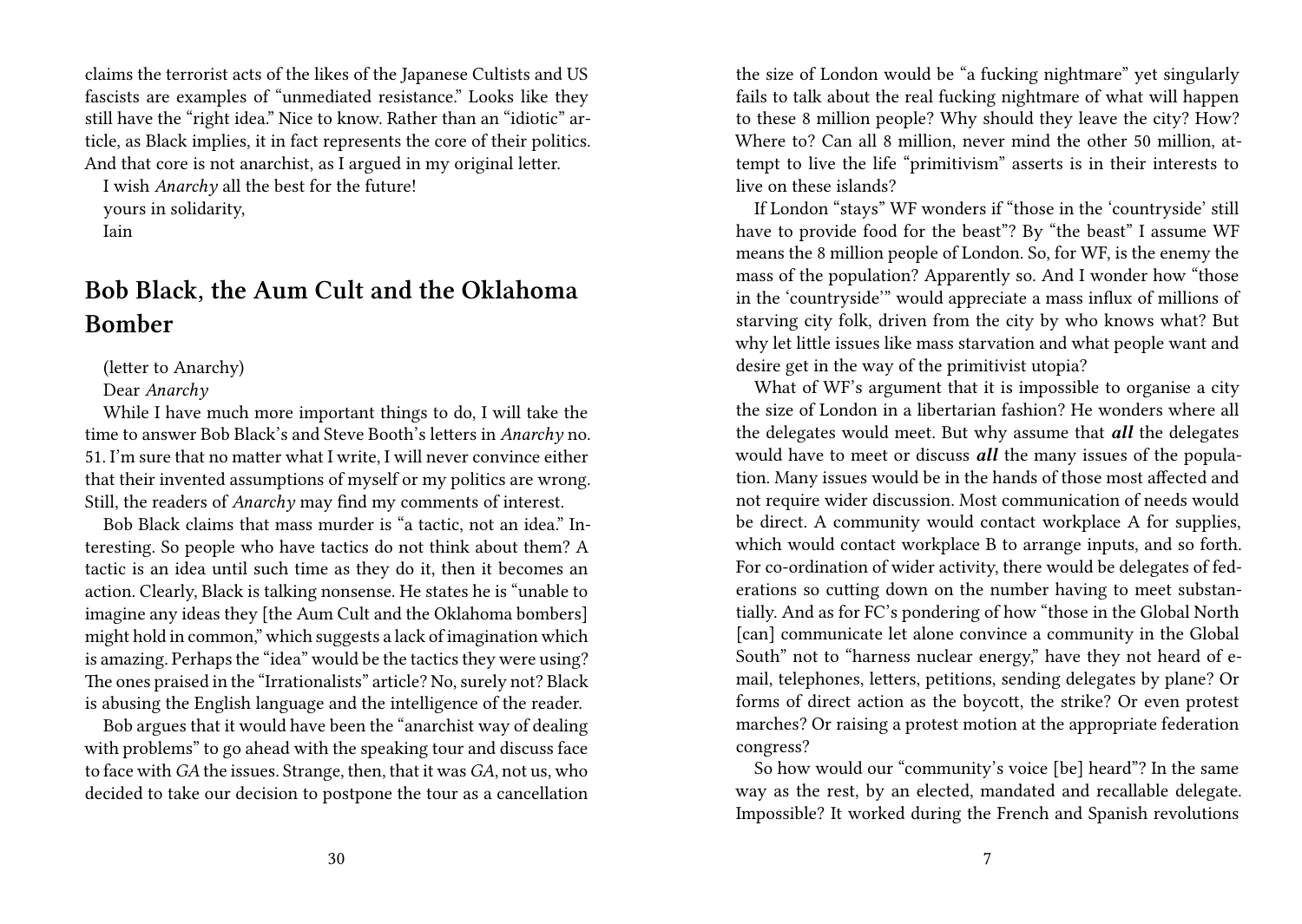and in the recent revolt in Argentina and would, I suggest, work far better than any primitivist alternative. Such a system will involve reaching agreements with others and so compromise, but freedom is not some immature desire to always get your way. That is the atomised, narrow and self-defeating individualism promoted by capitalism, not the social freedom desired by libertarians.

Popular self-management would apply in industry too. WF states that "workers control" means "placing technologies and skills in the hands of the few." Actually, it means the opposite, i.e. workers' controlling the technologies and skills they use rather than letting bosses (the few) do so. As for it being "enforced divided labour" and "workers self-exploitation" WF is really abusing the meaning of words. Yes, things will need to be produced and different tasks will involve different work but if this is "enforced divided labour" then so is *all* productive activity, including that in WF's "small-scale" groups. Or perhaps the work required to get food is not "enforced" as the alternative is starvation? If so, then say hello to the usual capitalist defence of wage slavery!

Non-primitivist anarchists know that production "will continue to need raw resources to be built." Yes, this will cause ecological destruction. But so will the ecological destruction caused by the breakdown of civilisation WF desires: nuclear meltdowns, toxic waste and oil slicks caused by abandoned industry, all the other legacies of industrial society, which (like the ruling class) will not just disappear. We will need to handle such problems while transforming society. And this is where the "industrial progression" WF dismisses out of hand comes into play. They cannot see that technology can be used by those who work to make it easier and reduce/eliminate the most unpleasant aspects of it. People can see the impact of their activity and would change things to minimise it. Yes, solar panels will use resources but they are less ecologically destructive than coal fires in every home. Which is, of course, "progress". Would WF, as a true believer in anti-progress, oppose developments which save resources and reduce pollution?

refuted by Connor. They obviously do. Indeed, they consider such acts as praise-worthy, "the right idea," part of the revolutionary process like strikes, occupations, and so on, indeed they are part of the same revolution in Connor's eyes. He states they are to be included with other acts of "liberation" which will "give the rest of us the opportunity to live autonomous, authentic lives too" ("the rest", presumably, still alive after such "unmediated" actions). How can dead commuters, office workers and children "live autonomous, authentic lives"? Indeed, to call these acts what they actually are (acts of mass murder and terrorism) is to "libel" them. In Connor's eyes they are part of the "resistance." He confirms the critique in my last letter. I thank him again.

He states that SAN acted to "anathematise and stifle the free speech of anti-fascists and anti-Statists." How did we "stifle" and "anathematise" their free speech? Did at any stage we ban or censor their words? No, *GA*, then and now, still publish their paper, write their letters and so on. So how could SAN "stifle" them? Only by not organising the speaking tour. In that case SAN also "anathematise and stifle," the IWW, the IWA, *Anarchy*, *Freedom*, *Black Flag*, and so on as we have not organised speaking tours for them either. Connor's definition of stifle seems strange. You apparently "stifle" free speech if you do not actively help someone spread their message! And do not forget that is why SAN postponed the speaking tour. We were not "manipulated by fascists and spooks." We rather read an article they published which celebrated mass murder as "the right idea." Connor's paranoid rants try to hide this fact under a deep layer of smears and insults but that remains the truth. Read that article, read how mass murder is "the right idea" (opps, being "hysterical" again!) and then wonder if our reaction was, rather, a human and libertarian response to it.

I have to say, in ending, that I am glad I wrote my letter. Connor's reply just exposes the nature of *GA*'s politics as well as their abusive and lying "debating" techniques. Rather than distancing himself from "The Irrationalists" article, Connor embraces it and still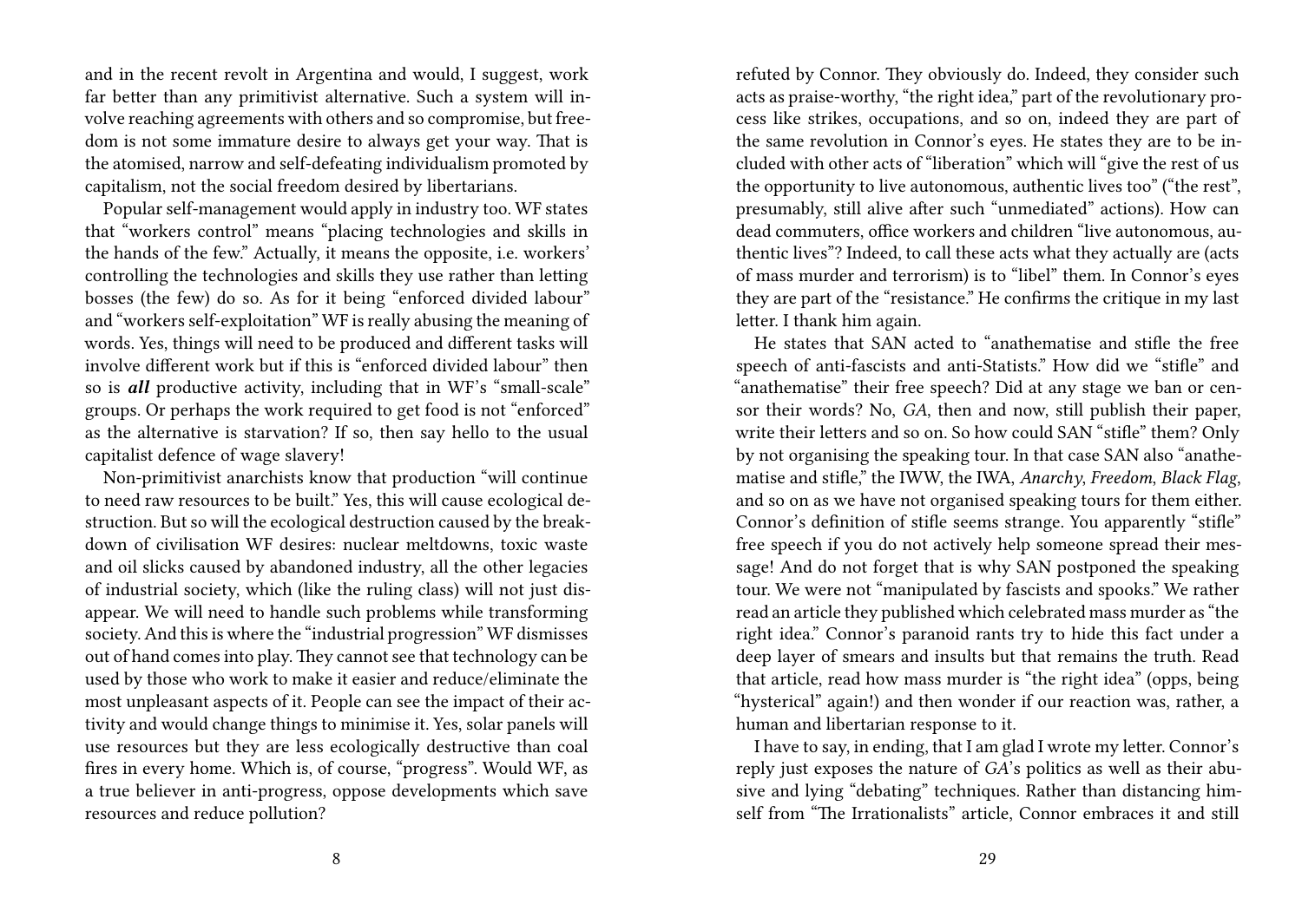Apparently I "presumably" mean that by "Leninist" "an elitist ideologue 'gang' in the Camattian sense." Strangely enough, I meant by "Leninism" (I do not even use the word "Leninist" in my letter) the ideas of Lenin and Bolshevism. Funny that, but then again Connor consistently asserts I mean something totally different from what I actually wrote. I also have no idea what "Camattian" means and so cannot mean it in that sense, assuming I did use the word, which I did not. However, this is all irrelevant as I did not say that *GA* were "Leninist." I stated that the Unabombers politics had parallels with Leninism ("The parallels to Leninism are clear, with the "instability in industrial society" replacing the inevitable collapse of capitalism as the catalyst to the new society"). It is this parallel, looking to an objective rather than a subjective catalyst for revolution, that helps explain *GA*'s support for terrorist acts. As is clear from my letter, which Connor clearly misrepresents.

According to Connor I am a "hysterical" "Neoist-tainted workerist." Also nice to know. It is also nice to see that Connor (and Black) dashed the hopes I expressed in my first letter. I had hoped that my letter would "not be answered by the usual *Green Anarchist* tirade of insults they direct against people who disagree with them. Indeed, like Lenin they take a positive delight in insulting those who dare to question their politics. Perhaps by so doing they ensure that their politics are not looked into critically?" My hopes proved to be utopian. The level of Connor's response is no improvement. Indeed, he has included *Black Flag* into the diatribes and insults — perhaps the better to hide the politics of the debate beneath another layer of smears. Given that the *Black Flag* collective is claimed to be "Neoisttainted workerists," I have to assume that *GA* think everyone who disagrees with them are "Neoist" or "tainted" with it. Nice to know. Useful, though, to group all criticism under one banner, regardless of the facts. It muddies the water even more, as intended I am sure.

At least Connor's letter proves that *GA*'s basic politics have remained unchanged since "The Irrationalists" article. Black's comment that *GA* are not "celebrat[ing] the terrorism of despair" is

Which exposes another problem with primitivism. It is the mirror image capitalist worship of progress (for one it's good, the other evil). They are two-sides of the same, anti-human, coin. Anarchists see progress in a more complex light. It is surely a truism that "progress" under a hierarchical society will be shaped by the equalities of power in it. This means that progress is not as neutral as either capitalists or technophobes like to suggest. Rather than the quasi-religious opposition to "progress" we should be using our minds, evaluating the costs and benefits of specific concrete forms of technology and production, seeking ways of improving and changing them and, perhaps, getting rid of some of them totally. Something anarchists have long argued people who are creating and living in a free society would do.

Ultimately, WF exposes the core problem with primitivism. For them, technology, "mass society" and "civilisation" *are* neutral. For the primitivist, all these things are inherently "bad" and so independent of the desires of the people affected by them and the system they are part of. However, once we realise that these things are *not* neutral we can see the way out. We can see that workers' control is not "self-exploitation" but rather the first step in modifying technology and production to ecologise and humanise it. Similarly, the self-organisation and mass participation required by social struggle and revolution are the first steps in humanising society and civilising a "civilisation" distorted by the barbarism of capitalism and the state. And this new society would be take the best of existing cultures, technologies and skills to help produce a world of unique individuals who live in diverse communities and experience diverse cultures and ideas.

To end, WF complains that "the left claim these primitivists want Mad Max dystopias." On the evidence of this article, I can only surmise that "the left" is right on this one.

Iain McKay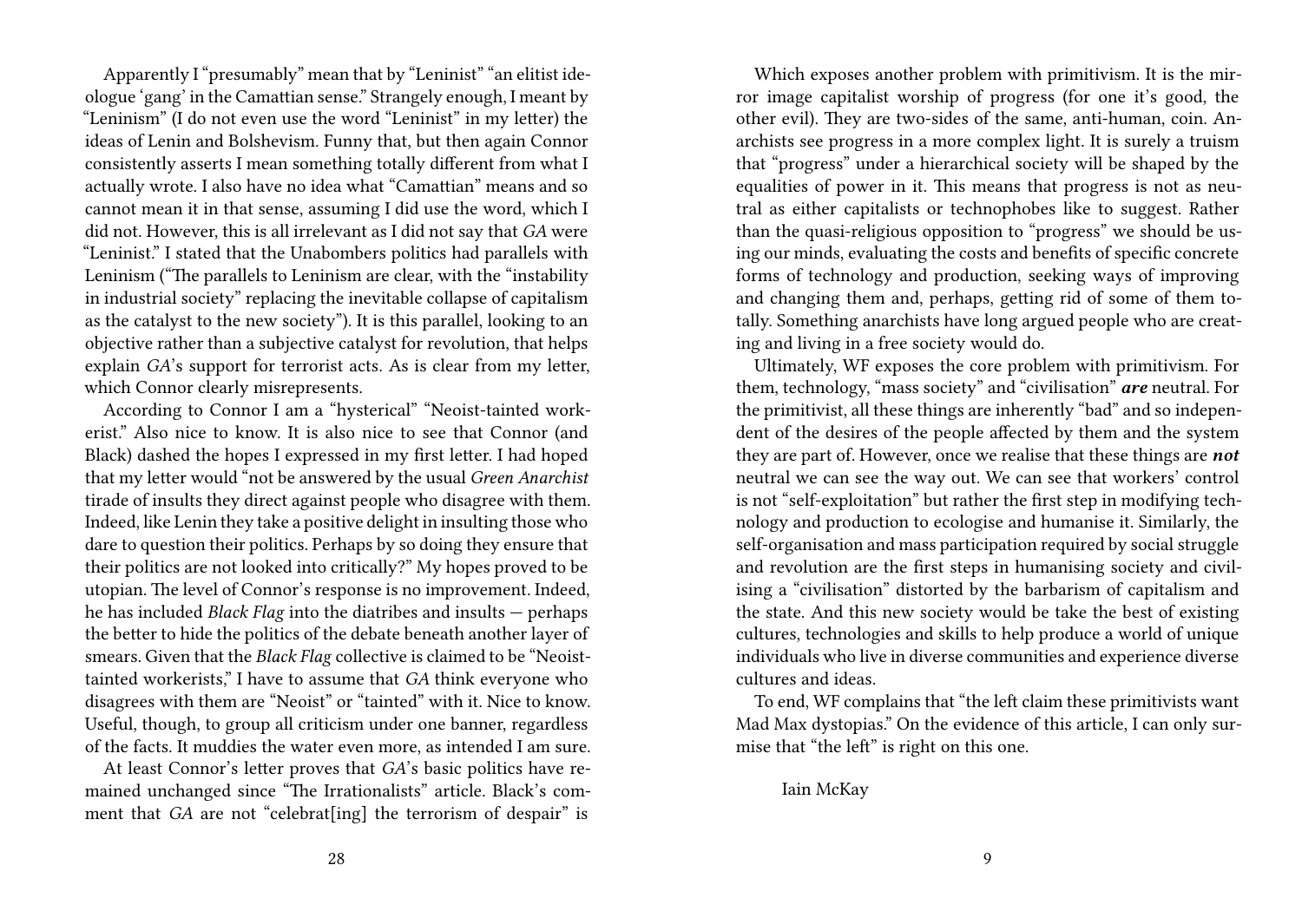### **Wildfire Collective and primitivism**

#### Dear *Freedom*

The letters by both members of the "Wildfire Collective" (WC) just reinforces the poverty of primitivism. Rather than address the issues I raised, they prefer personal attacks and distortion while having the cheek to accuse me of "vitriol, lies and half-truths"! Ignoring the insults, inventions, evasions and self-contradictions, their letters actually have little to say. Most of it is simply (and obviously) gross distortions of what I had argued.

"Wildfire 1" (WF1) complains that by "assert[ing] these two [of 5!] positions to us, in invented commas (as if lifted from the text)" I am being "dishonest and misrepresentative." Yet the context of my letter makes it clear I was not quoting from the text and any reader of the original article will know that I was not.

Looking at the assertion that "organisation equals government" I cannot see what he is complaining about. The second bulletin obviously assumes this. This is more than confirmed by his suggestion that I have "all my hopes resting in becoming one of your illusionary 'recallable' politicians of the future." And here is the person who takes offence to my "assertion" that he equates organisation with government! How ironic. Then there is his comrade's letter, which calls "recallable delegates … another form of governance," even dismissing collective decision making as the individual being "crushed under the weight of 'workers' democracy.'" Whether in the workplace or in a "small-scale" community, organisation means requires decisions to reached and these will rarely make everyone happy. If every decision requires 100% agreement then the opinion of the 99% other members are "crushed" by the "lone voice." It suggests a somewhat autocratic approach to co-operation, namely the expectation that everyone must do exactly what you want otherwise you are oppressed. Thus my "assertion", rather than being "dishonest", was correct.

way the journalists had written their smear article was extremely clever. It did not, in fact, tell a lie but it was so "economical with the truth" that anyone without a basic understanding of the internet would be led to believe that Spunk Press stored "bomb manuals." As intended. A half-truth became a total lie and one Connor swallowed.

This hack-work, intended to present an anarchist terror at the heart of the Internet, almost cost Ian Heavens his job (yes, like most of us, he is a wage slave). As it was, he had to drop out of Spunk Press and anarchist activism on the Internet to keep it (which was a great loss). If Connor knew anything about what actually happened with Ian Heavens rather than repeating the smears of the *Sunday Times* article, then they would know that Spunk Press does not "urge" terrorism of any form. I'm quite glad Connor has brought up the *Sunday Times* article. It shows how firm his grasp of the facts really is and how low he will swoop to slander those "sheep" who dare to question *GA*'s politics and activities. It also shows that he quite happily repeats the smears of spook-friendly journalists when it suits him. I thank him.

So, as requested by Connor, I have indicated why ACE and SAN "don't disassociate themselves" from Spunk Press and those Connor thinks are its members. The answer is clear from my comments above — there is nothing to "disassociate" from. We, unlike Connor, do not take *Sunday Times* hack (and spook friendly) journalism at face value. We do not have to disassociate ourselves because the *Sunday Times* article (and Connar's sheep-like repeating of it) is not true.

Perhaps Connor will come back and argue he knew all along the truth of that article and decided to lie in his letter to present an analogy with the treatment of *GA*. This is possible, if highly unlikely and highly dishonest. Sadly, the analogy falls as *GA* did publish "The Irrationalists" article while Ian Heavens and Spunk Press were setup and smeared by the *Sunday Times*.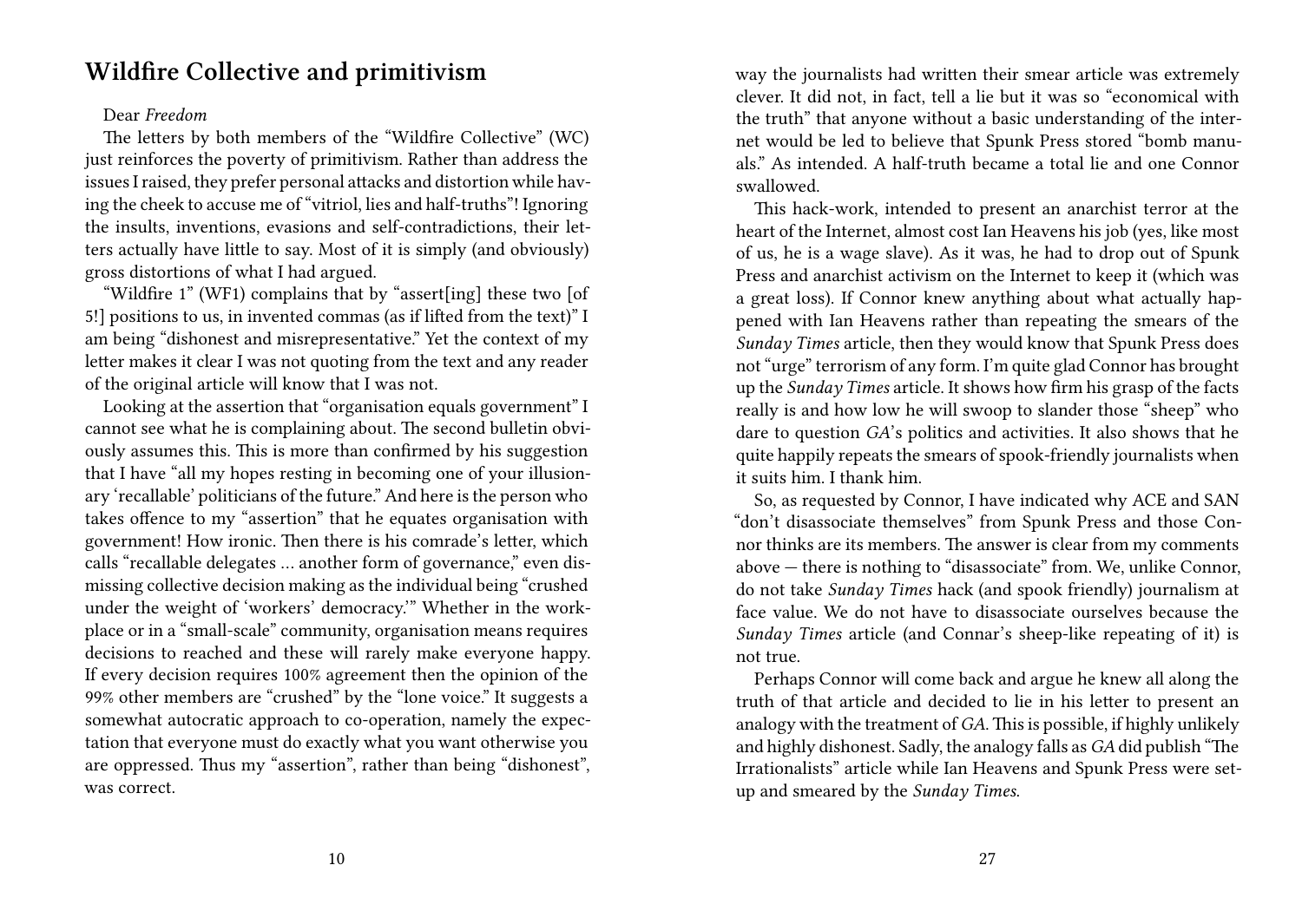article, to insult and slander those who dare to disagree with his politics and point out their authoritarian core. So much for wanting to "clarify issues."

Connor ends his letter with some truly amazing paranoid speculation. He wonders if I am "really" Ian Heavens (indeed, he seems convinced of it). This has caused my friends and comrades no end of amusement. Well, I am myself and none other. How can I prove it? As well as comrades in Scotland, you could ask Freddie Baer, Chuck Munson (who should be familiar to *Anarchy* readers) and the numerous comrades on the anarchy and organise e-mail lists. Or, then again, ask Jason McQuinn who met me in Glasgow about 5 years ago when he was staying with a member of the *Here and Now* and *Counter Information* collectives. He will hopefully remember me (I remember asking about the "anarcho"-capitalists who I had recently come across on-line). If he does remember, he will confirm that I am from Glasgow and not, in fact, from England as Ian Heavens is. I hope he states so in *Anarchy* as it would be nice to stamp this particular paranoid delusion out before it fully joins the others in Connor's mind. Or, then again, ask the *GA* member who attended the London Anarchist Forum meeting on Murray Bookchin (but, given how hazy his memory is of that event, he may not remember who was there any more than what he said).

It is interesting that *GA* use the *Sunday Times* article about Ian Heavens. This article was slander, pure and simple. A piece of hackwork by a journalist Larry O'Hara stated had links with MI5 in his book *Turning up the Heat: MI5 after that cold war.* From this article they state Spunk Press "happily advertised bomb manuals." In reality, that claim was a clever piece of misinformation presented by the journalists. The article in fact pointed to a specific Spunk Press file. This file contained links anarchists would find of interest. These links included news-groups such as alt.society.anarchy and so on. These groups are totally open and anyone can post to them. The "bomb manuals" and other information the journalists were referring to appeared on these mailing groups, *not* Spunk Press. The

WF1 says I propose "an 'imperialist' proletarian revolution on the majority world." Really, WF1, do you think the readers of *Freedom* are stupid? They read my reply and know I said no such thing. The "quote" you provide was my repeating *your* straw man argument against "traditional" anarchism and most definitely *not* suggesting agreement with your dishonest comments! The context makes it clear that this was the case, as can be seen by WF1 doctoring the quote to remove the quotation marks where I indicated the second bulletin's words. How dishonest can you get?

As regards WF1's puerile comments in response to his own inventions, it is hardly worth replying. I will note that I fully support "Zapitistas who don't want dams" and others who reject the demands of capitalist progress. As I made clear, "progress" under capitalism is shaped by inequalities of power and wealth. I obviously do not worship it, I just don't reject all progress as inherently bad. It's not that hard to understand. And I think it ironic that someone who wants the whole world to be "primitivist" has the cheek to call me an "imperialist" and "authoritarian," particularly given that I said "As for the level of technology and industry they [in the 'Global South'] would like, well, I think true anarchists should let them decide that themselves rather than seeking to impose primitivist fantasies onto them" (i.e. the same position I hold for the "Global North").

I do find it funny WF1 mentioning I want to "organise strikes against those who refuse the 'progress of the west.'" I assume that this is in response to my suggestions on *his* question of how "those in the Global North [can] communicate let alone convince a community in the Global South" not to "harness nuclear energy." Which is a total distortion of my argument as well as being deeply ironic. There I was explaining how we could convince people *not* to follow our mistakes and WF1 turns it on its head!

His comrade gets annoyed by this as well, complaining that direct action would be used against a "group of workers [that] doesn't want to play" in order to "force people to do what the majority want." This is ironic. Is he now suggesting that we *should* let people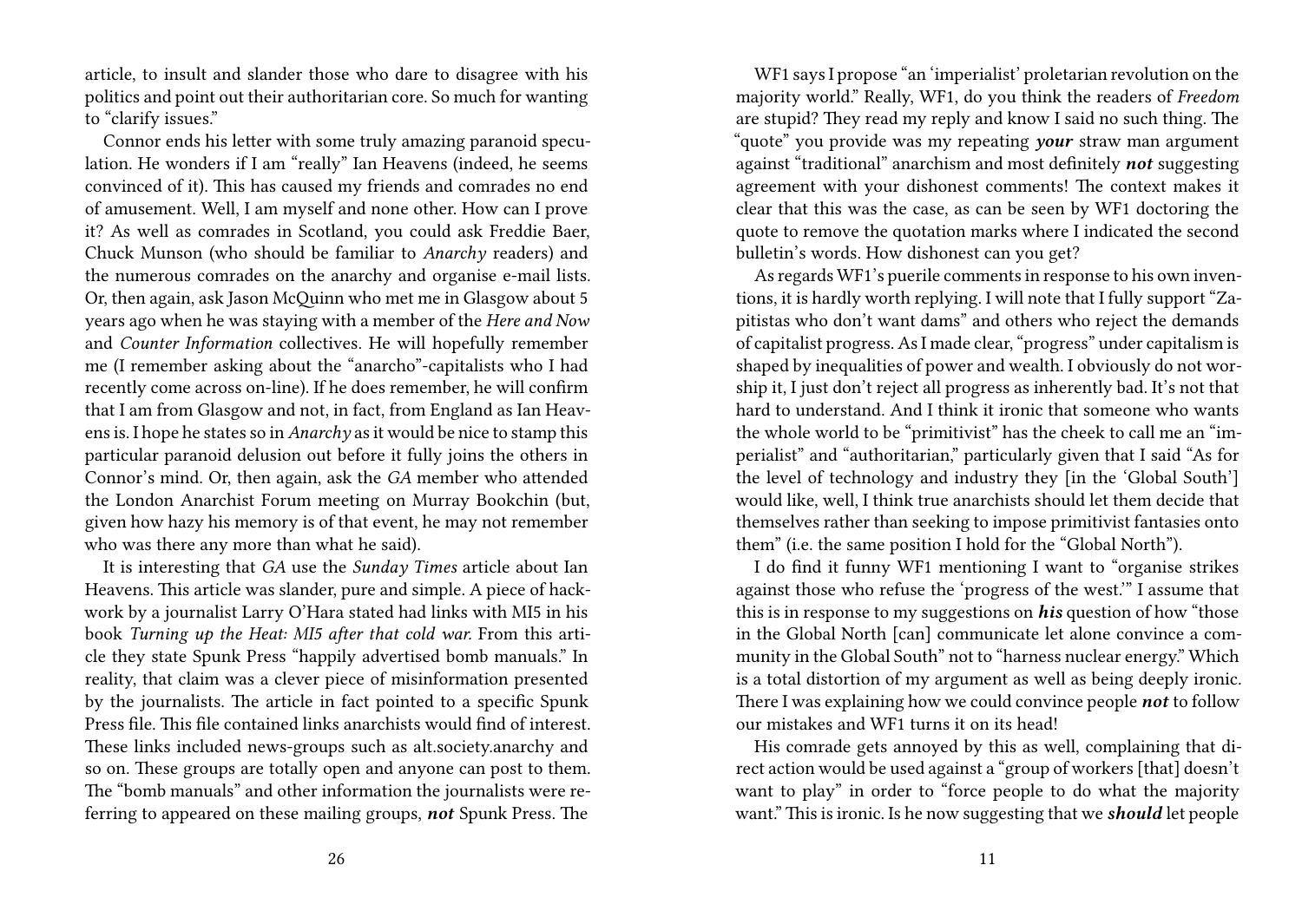"harness nuclear energy" as it would be oppressive to try and convince them not to? I wish he would make his mind up! He then ends this self-contradictory paragraph with an assertion that "when the boycotts fail" I would "be out shooting all these 'anti-work' types his Spanish civil war heroes" did. I notice he provided no evidence for this serious claim. I checked the most obvious source for such an accusation (Seidmen's **"Workers Against Work"**) and found nothing. Perhaps he would furnish a reference?

Then there is WF1's distortion on my handling ecologically destructive technology. He again produces a doctored, out of context, quote in order to launch into a tirade on how I think "the future is an either or scenario. Either we embrace ecological destruction or face ecological destruction." Perhaps I should stress that by "ecological destruction" I assumed WC meant the use of natural resources by humans (this is clear from my letter). Given the context they used the term, I feel justified in this. Yes, producing any product, even ecological ones, will result in resource use, pollution, and so on (i.e. be destructive of the natural environment). This applies to "primitivist" society as well. Cutting down trees for homes, heating and farm land causes "ecological destruction." My starting point is how do we interact with the environment to minimise our impact while maintaining a decent standard of living. As I made clear in my letter, as WF1 knows.

WC clearly reject this solution. I can see why WF1 distorts my position as it allows him to ignore my point, which was that "the breakdown of civilisation WF desires" will face the "legacies of industrial society, which (like the ruling class) will not just disappear." Presumably WF1 rejects this and thinks that nuclear power stations should just be allowed to melt down and the toxic wastes of decaying industrial society just seep into the water table and soil? But no, he argues that "we can safely deactivate and secure 'toxic' processes during a revolutionary situation, without having to continue their production post-revolution." Why didn't I think of that? No, wait, I *did*! I wrote that "we will need to handle such problems while

billion to these Hunter and Gatherer levels. Perhaps the excess population just "disappears" in a puff of (suitably enhanced) smoke? Or, perhaps, this is where the mass starvation comes in? I hope Connor answers these questions clearly, as it is his chance to set the record straight. Can six billion people survive in a primitivist world? If not, how is the appropriate population level reached?

So we discover *GA* yet again rewriting history. And they have the cheek to state *I*"play fast and loose with the truth"! Incredible!

As far as Connor's assertion that "mass society" *causes* "mass starvation," well, what can I say? Research suggests otherwise. The work of economist Amartya Sen indicates that class society and its property distributions and entitlements that create mass starvation. According to his work, famine occurs in spite of food being available. Indeed, food is usually exported out of the famine zone in order to make profits. Rather than "mass society" causing it, it is rather specific forms of society, class societies, with specific property relations, distributions and entitlements. If, for example, workers owned and controlled the land and the means of production they used, then famines would not occur. Without private property, people would be able to produce to meet their needs. Which, by the way, indicates well how *GA*'s ever-so-radical "primitivist" politics obscures the real causes of starvation in modern society. It has nothing to do with "mass society" and a lot more to do with capitalists, the distribution of land and power and the economic system we live under. But such an analysis of the real causes of starvation is obscured by vague comments about "mass societies" having to be hierarchical. The capitalist class can rest easy — famines are not their fault, they are simply the inevitable result of "mass society."

Connor fails to answer any of my points and questions. Indeed, in answer to my question on the inherent anarchist nature of primitive society he mutters that its is a "boring" question, and "answered many times." He could at least point me to the relevant articles or books or, indeed, provide me with a summary of the answer, and so on. No, that would get in the way of the main purpose of his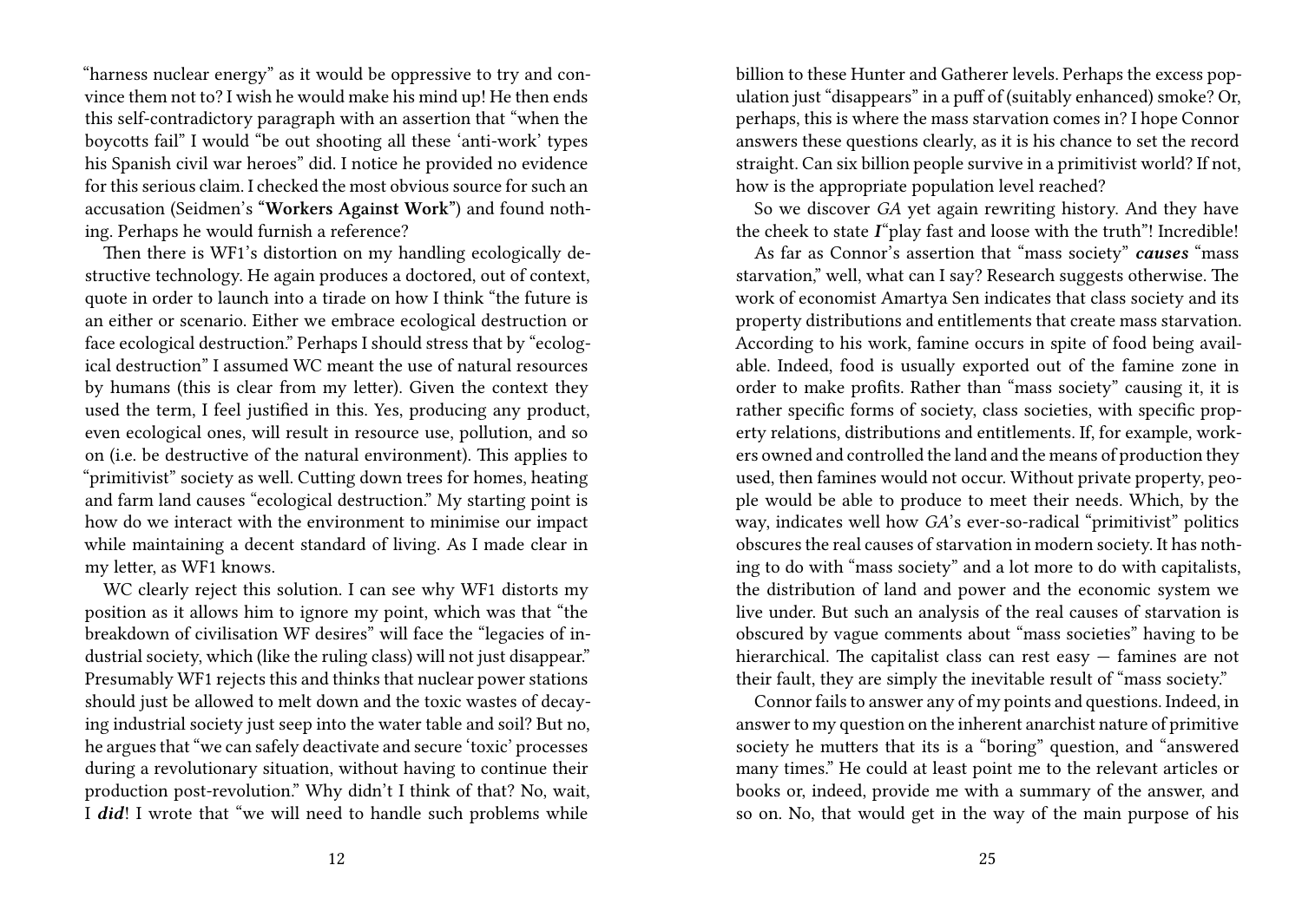ment office and the attempted gassing of commuters. The insanity of Connor's comments (and politics) is clear. It is obvious from his comments that nothing has changed in the last two years. *GA* is still celebrating such acts. I await *GA*'s defence of pogroms against Jews and an "un-terrified" account of the importance of the fascist nail-bomb attacks in London last year.

Apparently I have a "concern" for "legitimacy and representation" and that, therefore, I support "concentrating/transferring power rather than destroying it" and so I "fall" into the "typically Leftist role as 'revolutionary policeman' and retardant"! Where in my letter are such concerns voiced? Indeed, I explicitly called for the destruction of political power ("Anarchism, by definition, is against the acquiring of political power  $-$  it is for its destruction") and indicate that it is the Unabomber who aims to acquire political power. Conner obviously has total contempt for the intelligence of *Anarchy*'s readership to misrepresent my letter so.

Apparently I repeat *Black Flag's* "libel that *GA* 'prefer "mass starvation" to "mass society"' (what I actually wrote was "they would prefer 'mass starvation' to 'mass government' (i.e. existing society)"). Indeed, they present a lovely paranoid tale of how this "libel" came about. To set the matter straight, I did not "repeat" the *Black Flag* claim. I, in fact, stated what *I* heard, with my own ears, at the meeting in question. I can only offer as "proof" the room full of people who also heard this statement. Just to aid the memory of the *GA* member, I was the one with the Scottish accent. Perhaps a few more details will jog the memory? He will recall, I am sure, his mobile phone going off halfway through the meeting. And remember, perhaps, Donald Rooum's question concerning the dangers of epidemics in a primitivist society? Or the wonderful answer in which the *GA* member informed us we need not worry about such occurrences as the groups would be so small and so widespread that disease would just wipe-out one group and not spread wide enough to be classed as an epidemic? Needless to say, our *GA* member did not bother to indicate how we go from our current population of six

transforming society" as well as "evaluating the costs and benefits of specific concrete forms of technology and production, seeking ways of improving and changing them and, perhaps, getting rid of some of them totally." WF1 simply repeats *my* point against me. How dishonest can you get?

Strangely, WF1 does not explain how this deactivation would occur. As he dismisses workers' control, I cannot see how it will be done. The issue is simple. If WC think "primitivist" society will exist immediately, then they must acknowledge that millions will die of starvation so that the "lucky" few that survive can raise chickens free from such tyrannies as hospitals, books and electricity. If, however, they think it will be created over time, with the sensible deactivation of industry and the voluntary dismantling of cities like London then let them explain how this will be done without the workers' control, international links and the self-organisation of the population they attacked me for advocating. And if the transition is slow, then why can we not judge which technology to keep/ modify/reject rather than just dump it all?

But that isn't an option for WC, who denounced me for suggesting it. They made it clear that it was a case of when "civilisation collapses" rather than progressive change over time. Given this, they *must* explain why such a sudden breakdown will not lead to the death and ecological destruction on a massive scale. If they claim, against all logic, they do not want such an abrupt change, then why do their bulletins so obviously suggest they do?

But logic does not seem to be their strong point. WF1's comrade states that the bulletin is not "a blue print for the future." So when it argued for "small scale land-based culture" it was *not* proposing any ideas for the future? He asserts that primitivism rejects "that models of social interaction be imposed on anyone" yet fails to discuss how to get to his primitivist utopia. He wants to get rid of the city, yet makes no attempt to explain how nor what will happen to London's 8 million inhabitants. Given that neither primitivist bothered to answer the question of how the UK will support 58 million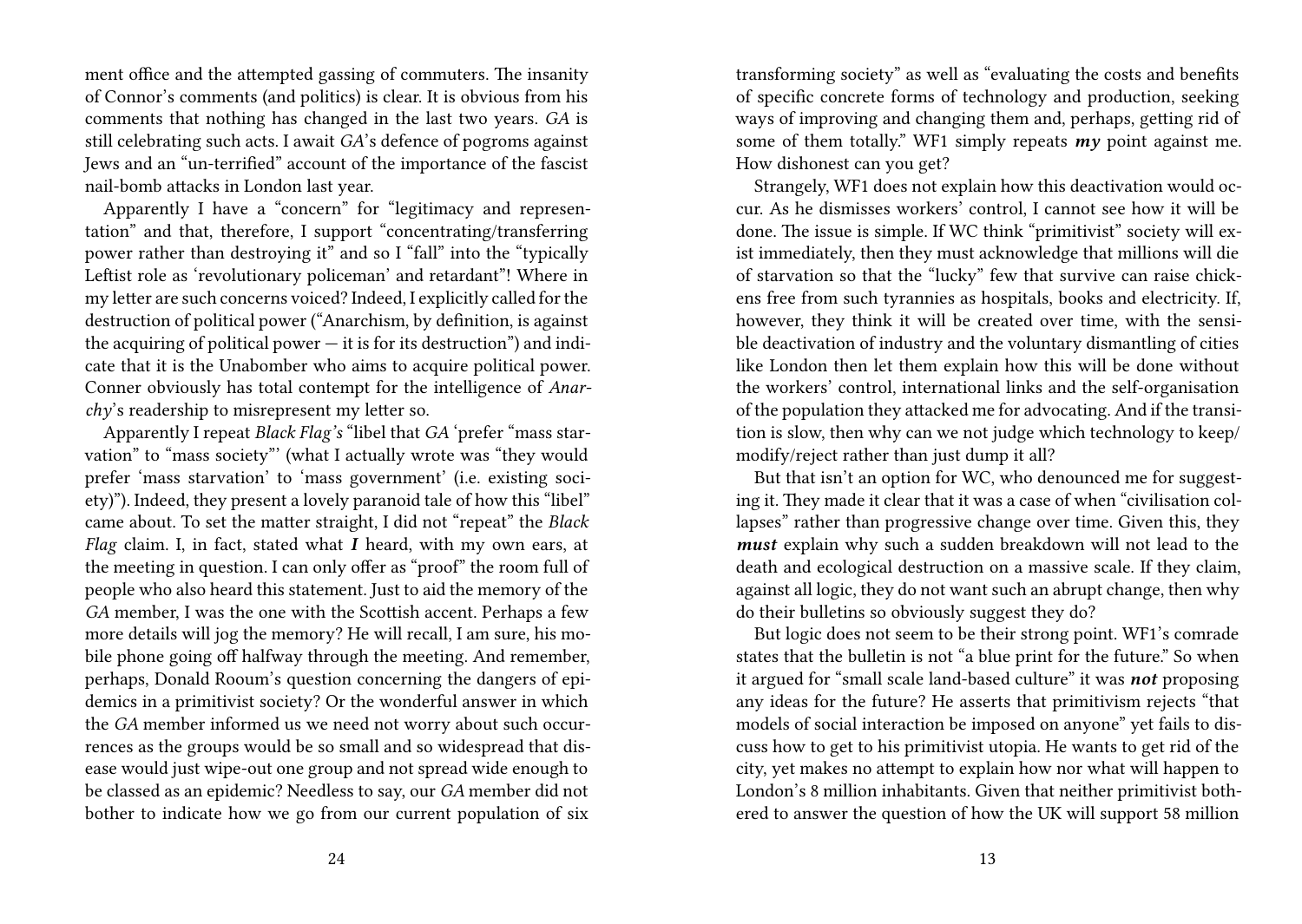people using such a culture, I have wonder why WF1 complains that it is false to say he "propose[s] 'mass starvation' as a solution"! May I remind WC of their first bulletin's comment about when "civilisation collapses"? What conclusion *should* we draw?

Until WC answers such questions, no one will take them seriously. The fact that they refused to take this opportunity to do so is significant. Will they fail to answer the equally simple question of how they plan to deactivate industry safely and avoid mass starvation without the workers' control, international links and federal organisation they dismiss out of hand as new forms of "governance"?

It is simple. We are faced with the fact that a revolution will start in society as it is. Anarchism recognises this and suggests a means of transforming it. Primitivism shies away from such minor problems. In spite of extremist sounding rhetoric, it has no revolutionary perspective at all and, consequently, little to recommend it.

Finally, I had to laugh when WF1 said my "longstanding battle with 'primitivism' has been well documented." He states that the "letter pages of past issues of *Black Flag* and *Green Anarchist* are littered with 'calls and responses' similar to these." Clearly WF1 is as bad at documentation as he is with honest debate or getting quotes right. I have *never* written a letter to *Green Anarchist* nor a word in *Black Flag* about primitivism.

But why let the truth get in the way? It hasn't so far. WF1 states that I have "exposed [my] potential to misrepresent and lie to secure some obscure 'ideological' battle." Given his utter distortion of my arguments and his seeming inability to get even simple quotes correct, I know who has been exposed as the liar. I will not hold my breath waiting for an apology for his distortions and lies. But at least WC have shown that they have no concern for the truth or discussing the problems a social revolution will face. Or, more importantly, the fate of the 58 million people of the UK under "primitivism."

Iain McKay

*GA* claim that "leafleting claimants about welfare reform" is "ritualistic political practice" and "is far more patronising, manipulative and futile" than *GA*'s work. Yes, informing people of what the state plans to inflict on them and urging them to resist and act for themselves *must* be "patronising, manipulative and futile" as *GA* disagrees with it. Fortunately, everyone else will see that it is, in fact, the opposite. It is treating people as intelligent individuals who can be convinced of certain things by presenting them with facts and arguments.

Connor states that I am "terrified, saying the resistance has to be approved by the 'majority'" and adds the slander that by "the majority" it is meant myself and "other SAN types." How false, banal and stupid. Firstly, where in my letter do I state that? Perhaps the little fact I made no such claim indicates why no supporting quotes are forthcoming? But, then again, Connor obviously knows I am an "anarcho-leftist" and so no evidence is required. Secondly, the twisted politics of *GA* are exposed by Connor's lies. I was arguing against the mass terrorism of the kind celebrated in "The Irrationalists" article (such as associated with the Oklahoma bombers and the Aum cult, both of which, let us not forget, had "the right idea" according to *GA*). Connor considers such actions as examples of "unmediated resistance" conducted "under conditions of extreme repression." He states that "The Irrationalists" article was a "discussion about dismantling" "Leviathanic structures." Two points. Firstly, it is clear that for *GA* you can only take part in this "discussion" if you agree with GA and think the Aum cult and Oklahoma Bombers had the "right idea." Otherwise you are slandered as a "leftist", "workerist" or whatever. Secondly, it is perfectly clear that Connor considers that these examples of "unmediated resistance" as relevant to the process of creating a new society. He states that I "libel" these acts as "terrorism against the general public" rather than seeing them, as Connor does, as the "activity" of "particular oppressed people in their own immediate situations." Let us not forget what the "activity" in question was, namely the blowing up of a govern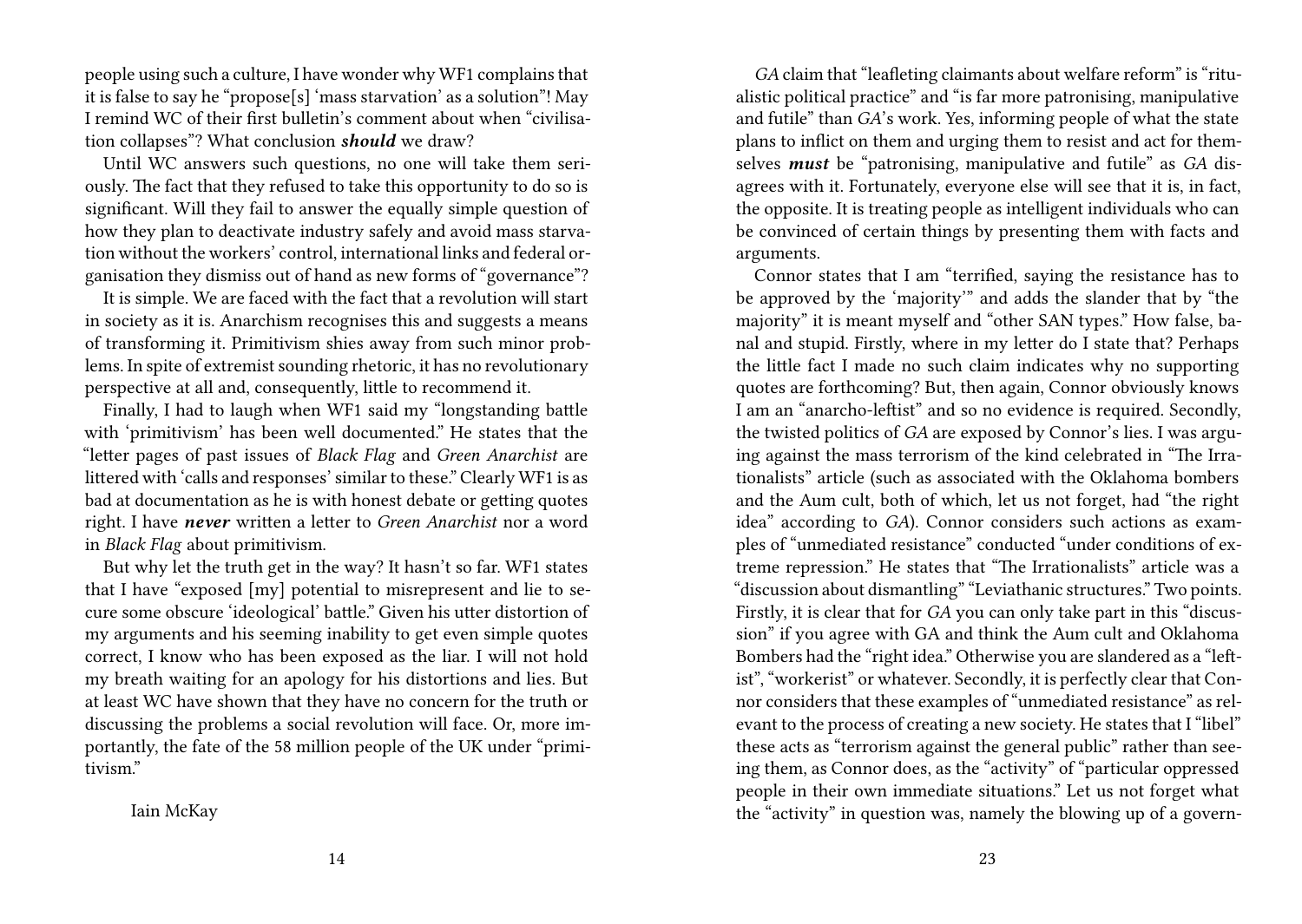cieties not see and counteract the degeneration into statism? They were surely as intelligent as the "future primitivists" will be. If they did not see the rise of statism, why should we expect the future primitivists to see it? Could not the very nature of primitive society contain the seeds of its own destruction?

Black ends by comparing me to a cloned sheep. How amusing. Do I wish to keep anarchism "respectable"? No, I wish to keep it revolutionary and anarchist in nature. Hence my critique of the Unabomber and *GA*. Shame that Black prefers to slander than to think. I do wish to "learn of" and "think through the anarchist implications of primitivism." Hence my reading of the Unabomber's manifesto, Watson's *Beyond Bookchin*, and other works. It also informed my question which Black so clearly fails to answer. Why am I a sheep in Black's eyes? Perhaps because I do not agree with him or *GA* and instead ask some questions about their ideas and politics? Surely not!

Now I turn to John Connor's letter. As pseudonyms go, I cannot help thinking that Tom O'Connor would be better as O'Connor's jokes were as bad as Connor's politics. I will ignore the usual silly claims that anarchists in Scotland are sheep, following our (*GA* appointed) shepherd. It seems clear that if you unquestioningly agree with *GA* then you are a freethinking, non-ideological bound revolutionary. If you question their politics or activities you are a sheep. Instead, I will concentrate on the new silly claims Connor voices.

He starts by stating I think *GA* are "Leninists." Nope, read the original letter. I stated there were "parallels" between *GA*'s politics and Leninism. He states I think *GA* are FC's "active, determined minority." Nope, read the original letter. I made no such claim. I stated that FC's ideas explains *GA*'s support for terrorist acts and that anarchists (a grouping I would exclude *GA* from) should be an "active, determined minority" but, obviously, not FC's one. Unfortunately, the rest of Connor's letter gets no better than its beginning. Nothing like starting a letter with obvious falsehoods to set the tone.

## **Green Anarchists celebration of terrorism against the general public**

### Dear *Anarchy*,

Reading your interview with John Conner (*Anarchy* no. 47) I saw that he states that Micah "succeed[ed] in getting a May 1998 LGSC speaking tour through Scotland cancelled." In the interest of truth, I feel that I should point out that nothing of the kind actually happened. What *did* happen was that the meeting tour, which was being organised by the Scottish Anarchist Network (SAN), was postponed after Micah brought to our attention certain articles in Green Anarchist (namely the infamous "Irrationalists" article). I must stress this point as *Green Anarchist* has continually stated that we cancelled it at the order of Micah. Indeed, *Green Anarchist* went so far as to state that we Anarchists in Glasgow were "sheep," following Micah's decrees without question (anyone who knows the Scottish movement will know how far from reality such an assertion actually is). Ironically, the only people who did follow Micah was *Green Anarchist* themselves who took Micah's wish as a SAN decision!

So why did we decide to postpone the meeting tour? Simply so we could discuss the issues Micah raised. Micah desired to have the tour cancelled, other comrades were not so sure. Unfortunately, the issue became mote as the tour was effectively cancelled by Green Anarchists assumption we were all sheep following Micah's orders. One thing which we all did agree on was that the article in question, with its celebration of terrorism against the general public, had nothing to do with anarchism (and, indeed, humanity). Stating that murdering innocent people was the "right idea" suggests a deeply authoritarian position and one in direct opposition of the goals of anarchism — namely individual and working class selfliberation. Such a position, I would also argue, reflects the politics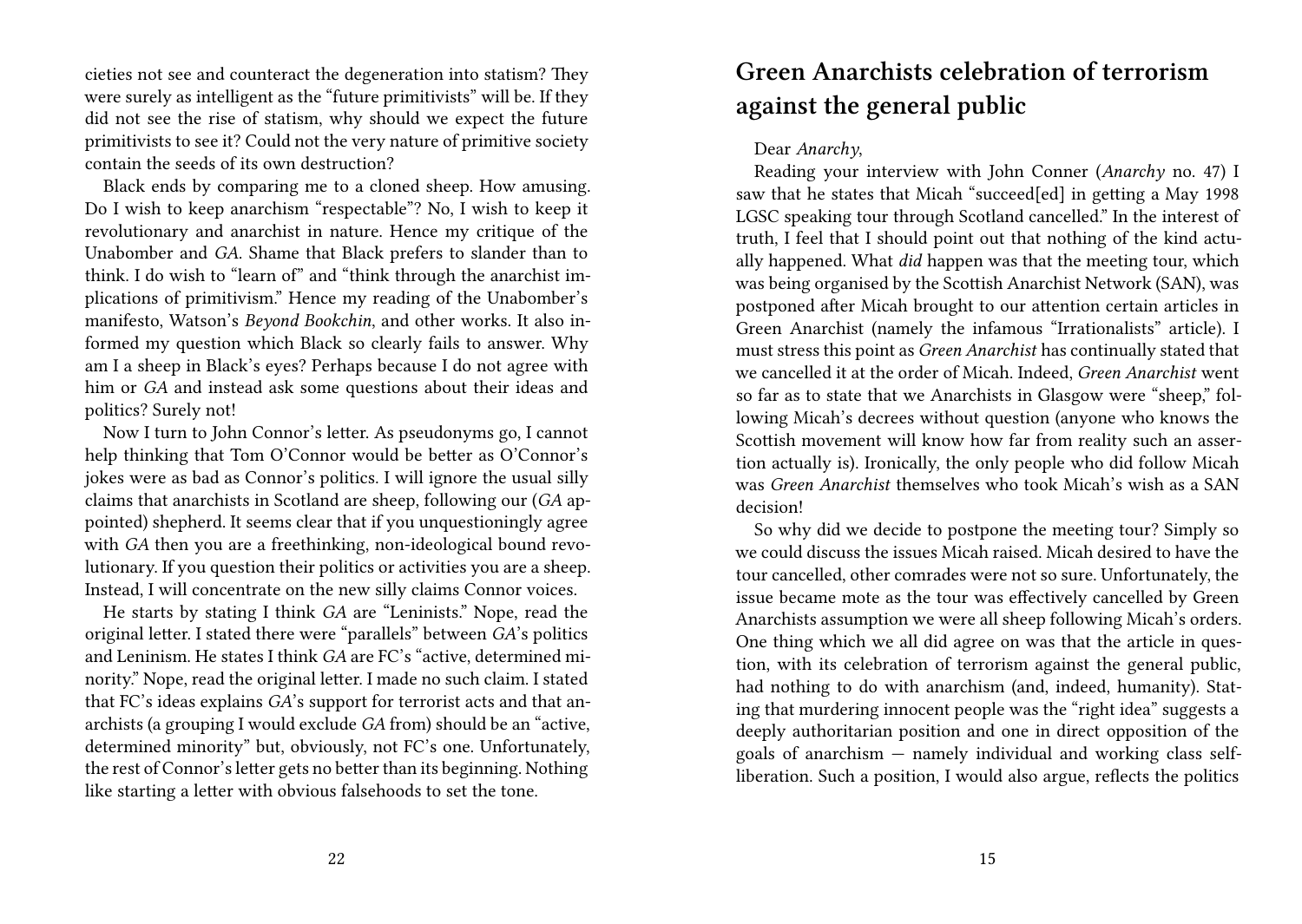of Unabomber and, therefore, not anarchist. I quote from the manifesto *Industrial Society and Its Future*:

194. Probably the revolutionaries should even **avoid** assuming political power, whether by legal or illegal means, until the industrial system is stressed to the danger point and has proved itself to be a failure in the eyes of most people… the revolutionaries should not try to acquire political power until the system has gotten itself into such a mess that any hardships will be seen as resulting from the failures of the industrial system itself and not from the policies of the revolutionaries. The revolution against technology will probably have to be a revolution by outsiders, a revolution from below and not from above.

In other words, the aims of "revolutionaries" is to *"acquire political power."* This is may be revolutionary, but it is *not* anarchism. Anarchism, by definition, is against the acquiring of political power — it is for its destruction. Clearly this places the Unabomber outside the anarchist tradition and the anarchist movement, unless of course anarchism now includes those who seek political power (which makes the Trotskyites anarchists as they seek a "revolution from below" in which they assume political power). Perhaps this explains the earlier comment that:

193. The kind of revolution we have in mind will not necessarily involve an armed uprising against any government. It may or may not involve physical violence, but it will not be a *political* revolution. Its focus will be on technology and economics, not politics.

After all, if the Unabomber does seek "political power" then a revolution which had involved an uprising against "any" government could put the new government in a dangerous position. Having done it against the old bosses, they may just do it against the

"metaphor," it is agreement. To argue otherwise is complete and utter nonsense.

Black seems to state that he thinks that the article is "idiotic." Why? If it is simply a "dramatic metaphor" then why is it "idiotic"? Perhaps because it was clearly nothing of the kind? What *is* idiotic is to print such an honest account of your politics and expect no one to comment on them and express the obvious conclusion that they are not anarchist. In that sense Black is correct. Hence the difference between *Fifth Estate*'s printing of a silly article and *GA*'s printing of the "Irrationalists." One was idiotic, the other stated that it was the "right idea" to try and gas commuters and actually blow up people. If Black cannot see the difference, he is truly lost to humanity. If he truly thinks my (and others) repulsion towards "The Irrationalists" article is simply because it "offends" people then I feel sorry for him.

Ironically, he (correctly) lambastes Chomsky and Bookchin for affirming "political power" and yet states that the Unabomber is "inconsistent" as regards anarchism. This is in spite of his manifesto clearly stating that "the revolutionaries" will "acquire political power" That is not "inconsistent," it is a clear support for political power and for "revolutionaries" to take hold of it. Black's hypocrisy is clear. He seems to have a problem understanding English (when it suits him). Support for terrorism becomes a "metaphor," support for acquiring "political power" becomes "inconsistent" anarchism. He states that *GA* are "obviously" anarchist. When it comes to certain tendencies we can see that Black's justly famous critical faculties are switched off and so there is cause to question what Black considers "obvious."

Black states that my "parting shot" hits me right in the foot. Actually, it was serious question that I wanted answered. Black obviously judges me by his own standards. Of his replies, I would agree with number three — there is no guarantee that any form of anarchism will not degenerate into statism. We cannot predict the future and while I think anarchism will work I may be disappointed. Point One, however, begs the question. Why did the original primitive so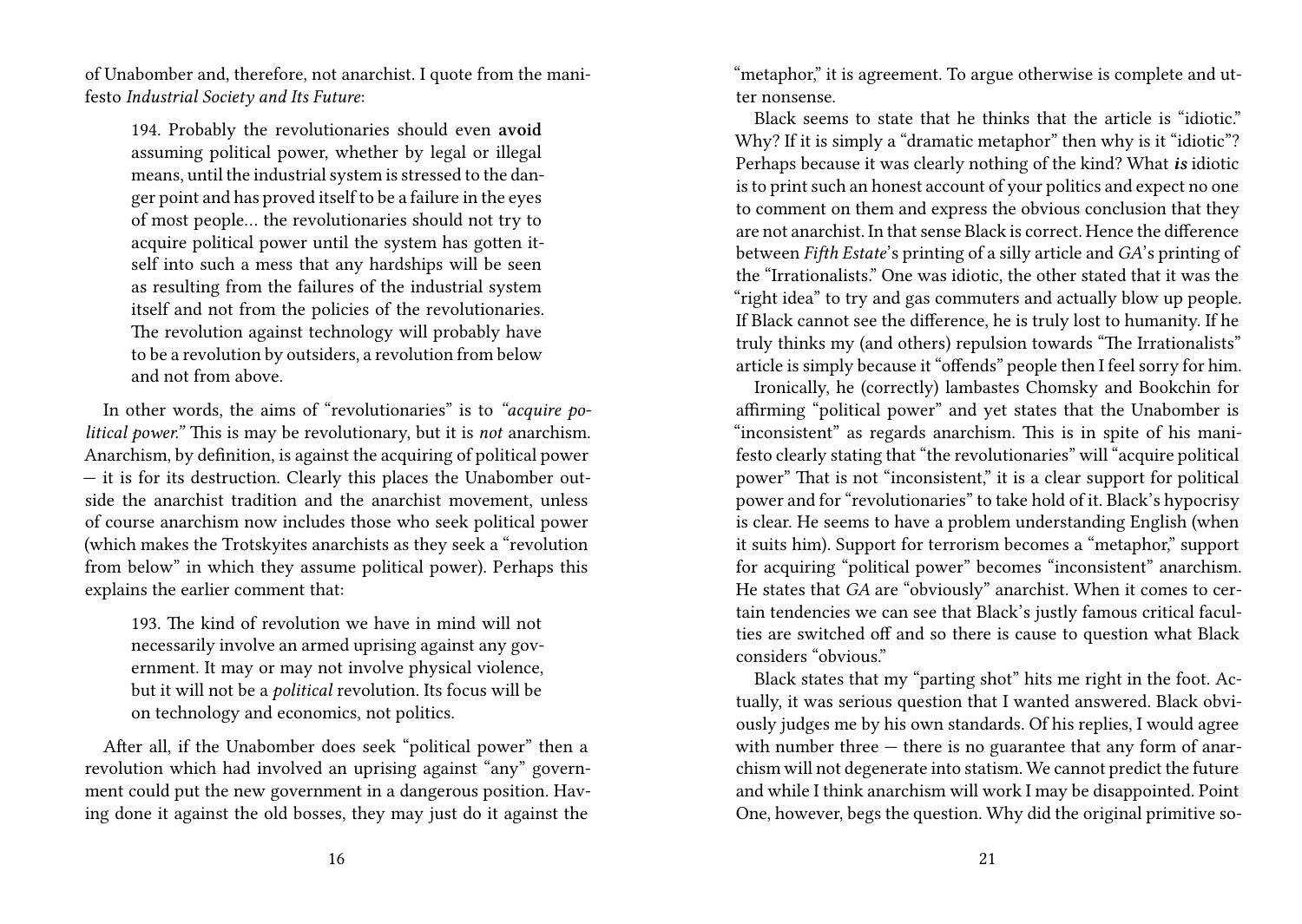rorism. Perhaps the "intellectual infirmity" Black insults "anarcholeftists" with is actually a case of the pot calling the kettle black?

Black calls me a "censorist leftist" and that I cannot "understand a text may be significant to anarchists" even if it is not written by an anarchist. "That's where critique comes in" he enlightens us. Obviously Black has a different dictionary than myself, otherwise he would be aware that I presented a critique of the claim that the Unabomber is an anarchist plus a critique of his politics and theory of "revolution." And how, exactly, am I "censorist leftist"? I am not a "leftist" but an anarchist. Moreover, did I state that the text should be banned? Or that anarchists should not read it? No, I did not. Indeed, I read it myself, found its politics somewhat authoritarian and saw their relevance to the politics of *GA* (which are not anarchist, if you ask me). Indeed, I quoted relevant parts of the text to justify my claims! Hardly a case of "censorship." Black's passion for insults gets the better of his intellect.

He asserts that stating someone had the "right idea" is actually a "dramatic metaphor." Bollocks. It is nothing of the kind. Here is the quote in question:

"The Oklahoma bombers had the right idea. The pity was that they did not blast any more government offices. Even so, they did all they could and now there are at least 200 government automatons that are no longer capable of oppression.

"The Tokyo sarin cult had the right idea. The pity was that in testing the gas a year prior to the attack, they gave themselves away. They were not secretive enough. They had the technology to produce the gas but the method of delivery was ineffective. One day the groups will be totally secretive and their methods of fumigation will be completely effective."

It is clearly stating that the Oklahoma bombing and the attempted massacre of Japanese commuters were correct. This is not

new ones. So it looks like Freedom (who insisted that Unabomber was not an anarchist) were right and Conner's attempts to dismiss their claims misguided

Like all vanguardists, Unabomber downplays the importance of working class self-liberation. He states that:

189. Prior to that final struggle, the revolutionaries should not expect to have a majority of people on their side. History is made by active, determined minorities, not by the majority, which seldom has a clear and consistent idea of what it really wants. Until the time comes for the final push toward revolution, the task of revolutionaries will be less to win the shallow support of the majority than to build a small core of deeply committed people. As for the majority, it will be enough to make them aware of the existence of the new ideology and remind them of it frequently; though of course it will be desirable to get majority support to the extent that this can be done without weakening the core of seriously committed people.

Yes, the minorities with a "new ideology" who will lead the majority (after gaining their "support", perhaps) to the new land… Well, I have heard that before and not from the mouths of anarchists. Yes, anarchists are (or at least should be) an "active, determined minority" but we are such in order to increase the influence of anarchist ideas and so produce a social movement which aims to transform society into something better. Rather than get the "support" of others, we desire them to act for themselves, think for themselves and create their own future, for that is the only way an anarchist society can be created. We do not have a "new ideology" seeking to "acquire political power." These comments by Unabomber indicate how far from anarchism he actually is. Rather than a popular movement against the state, his vision is of a vanguard seizing power